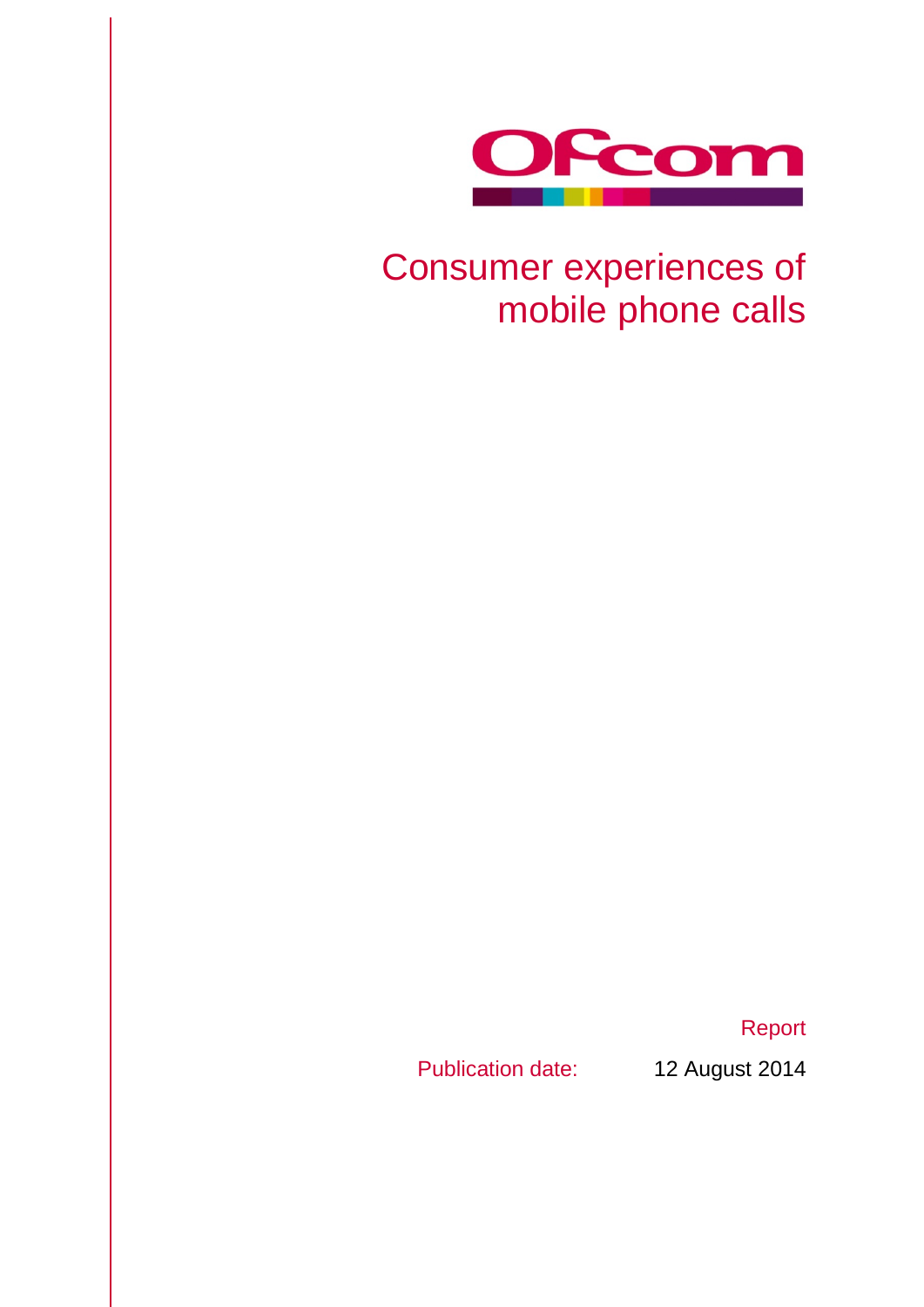# About this document

This document sets out information on the consumer experience of mobile voice calls. It presents data on the percentage of mobile calls that are successfully completed on each of the mobile operators' networks. We have used data provided by the mobile operators and data from an independent mobile analytics firm, RootMetrics©.

One of Ofcom's priority areas is to improve the quality of consumers' mobile experience, and the data being published today is part of a broader programme of work aimed at improving the information available to consumers and policy makers.

The operator data is derived from their network management systems. The data does not allow for direct comparisons between each operator to be made. It does however provide a view of how overall performance in the UK has changed over recent years. The RootMetrics data is derived from test calls placed on each network in the second half of 2013: it shows how performance varies in different nations of the UK, in rural and urban areas, and allows for comparisons between each operator to be made.

Consumer research conducted by Ofcom earlier this year shows that mobile users in rural areas are less satisfied than their urban counterparts, and that these consumers experience problems with making phone calls more frequently. The call performance data from RootMetrics supports these findings. The operator data indicates that there has not been a material degradation in quality over recent years across the UK as a whole.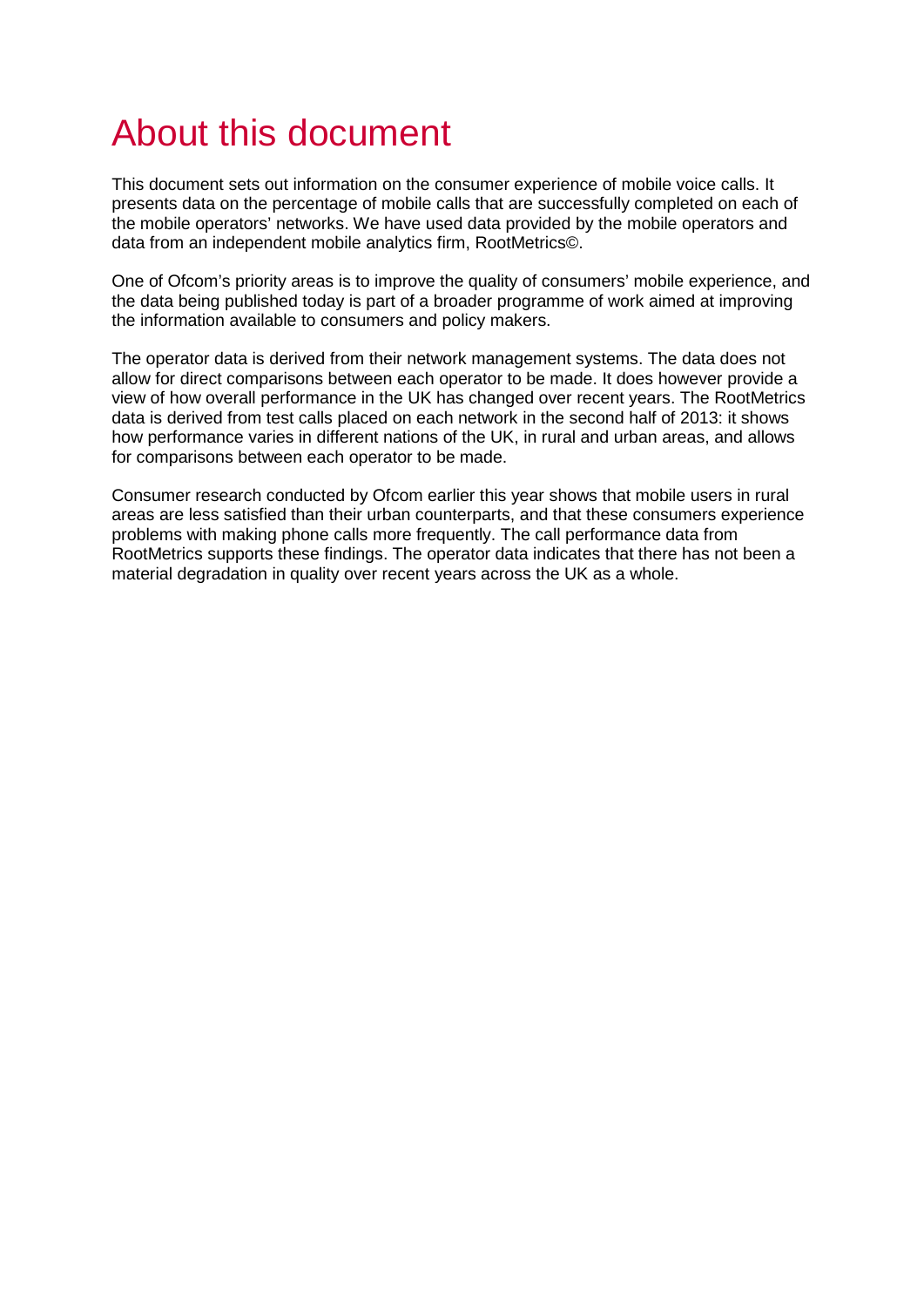# **Contents**

| <b>Section</b> |                                    | Page |
|----------------|------------------------------------|------|
| 1              | <b>Executive summary</b>           |      |
| $\overline{2}$ | Introduction                       | 3    |
| 3              | Consumer context                   | 5    |
| 4              | Call performance data              | 8    |
| 5              | Future work in this area           | 15   |
| Annex          |                                    | Page |
| 1              | RootMetrics data in tabular format | 16   |
| $\overline{2}$ | Glossary                           | 19   |
| 3              | Definitions of "Urban" and "Rural" | 20   |
|                |                                    |      |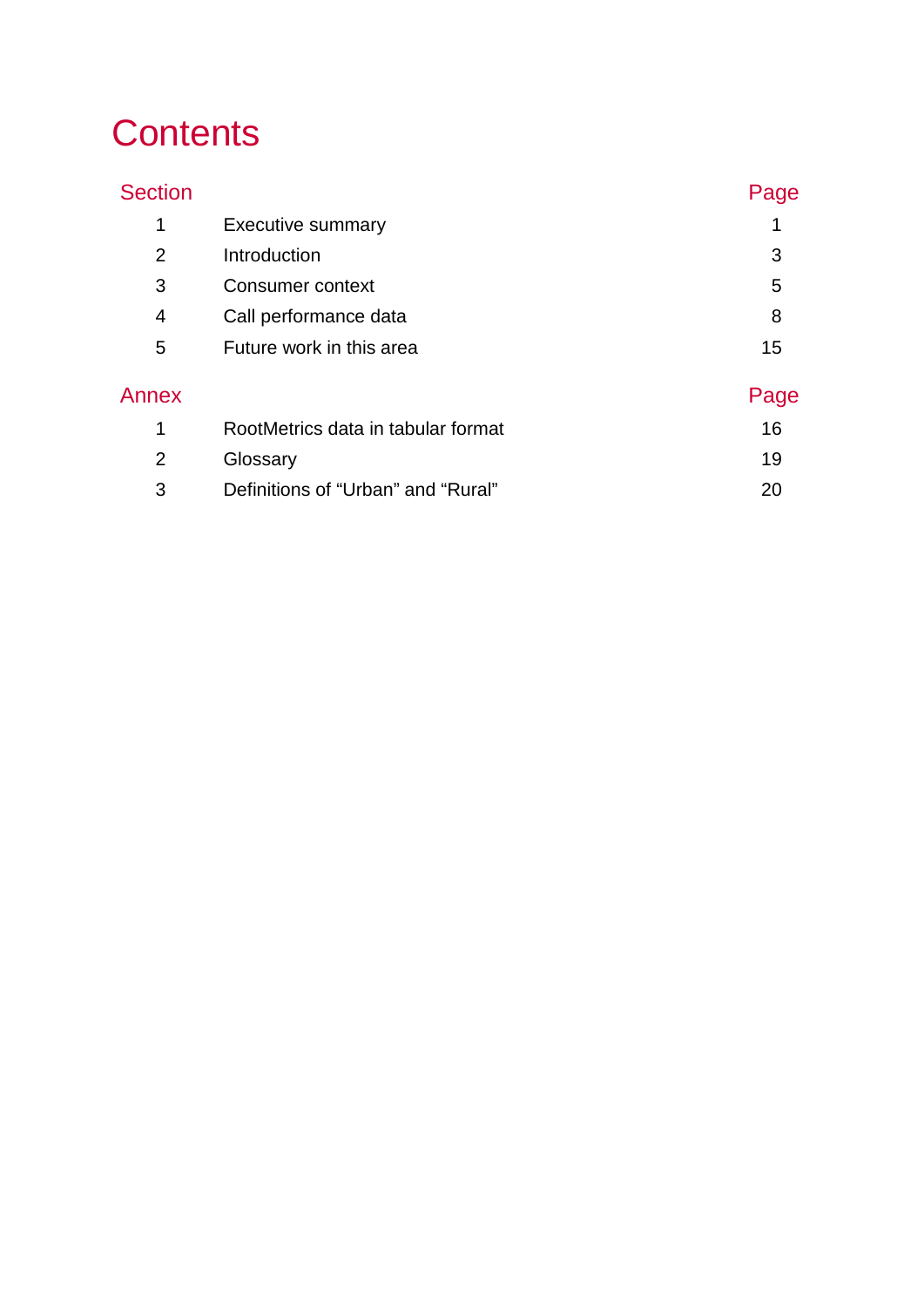# <span id="page-3-0"></span>**Executive summary**

- 1.1 Improving the quality of consumers' mobile experience is a priority area for Ofcom. As the adoption of smartphones has risen, mobile services have become increasingly important to consumers. Ofcom is currently carrying out a programme of work that seeks to improve the overall experience for mobile services.
- 1.2 There are two broad drivers of mobile quality of experience:
	- **Coverage:** the availability of the networks which deliver mobile services in different locations; and
	- **Quality of Service (QoS):** the performance of the voice and data services that are delivered over mobile networks.

### **Consumer context**

1.3 We conducted consumer research earlier this year to inform our work in this area. Whilst overall satisfaction levels with networks are high, in rural areas satisfaction levels are lower. Similarly, consumers experience problems making calls more frequently in rural areas than they do in urban areas.

## **Voice call performance**

- 1.4 Today we are publishing information derived from two sets of data relating to the quality of voice calls:
	- **Mobile operator data:** we have received data from the mobile network operators (MNOs) which shows how the proportion of calls which are successfully completed has varied over time for each MNO. The data show that call completion success rates (CCSRs) have been broadly stable over the past two years across each MNO's network, and that all of the networks are reporting national average respective CCSRs between 97.9% and 99%.
	- **Third-party data:** in order to allow us to take a more granular view of voice call performance and to compare operators, we acquired data from RootMetrics, an independent mobile analytics firm. This data, collected in the second half of 2013, also measured CCSRs and shows:
		- o overall CCSRs are between 93% and 97% nationally. The reason that these figures are lower than the MNO-reported data is likely to be driven by the fact that RootMetrics records call attempts in areas of no coverage and the operators' data do not include these attempts; and
		- o CCSRs are lower in rural areas compared to urban areas: in the case of some operators there are rural areas where as many as one in five call attempts failed. The same pattern is observed in each of the Nations.
- 1.5 The MNOs have informed us that there are likely to be differences in the exact way each operator measures CCSRs. As a result, we have chosen not to make direct comparisons between the MNO supplied data in this report. To address this lack of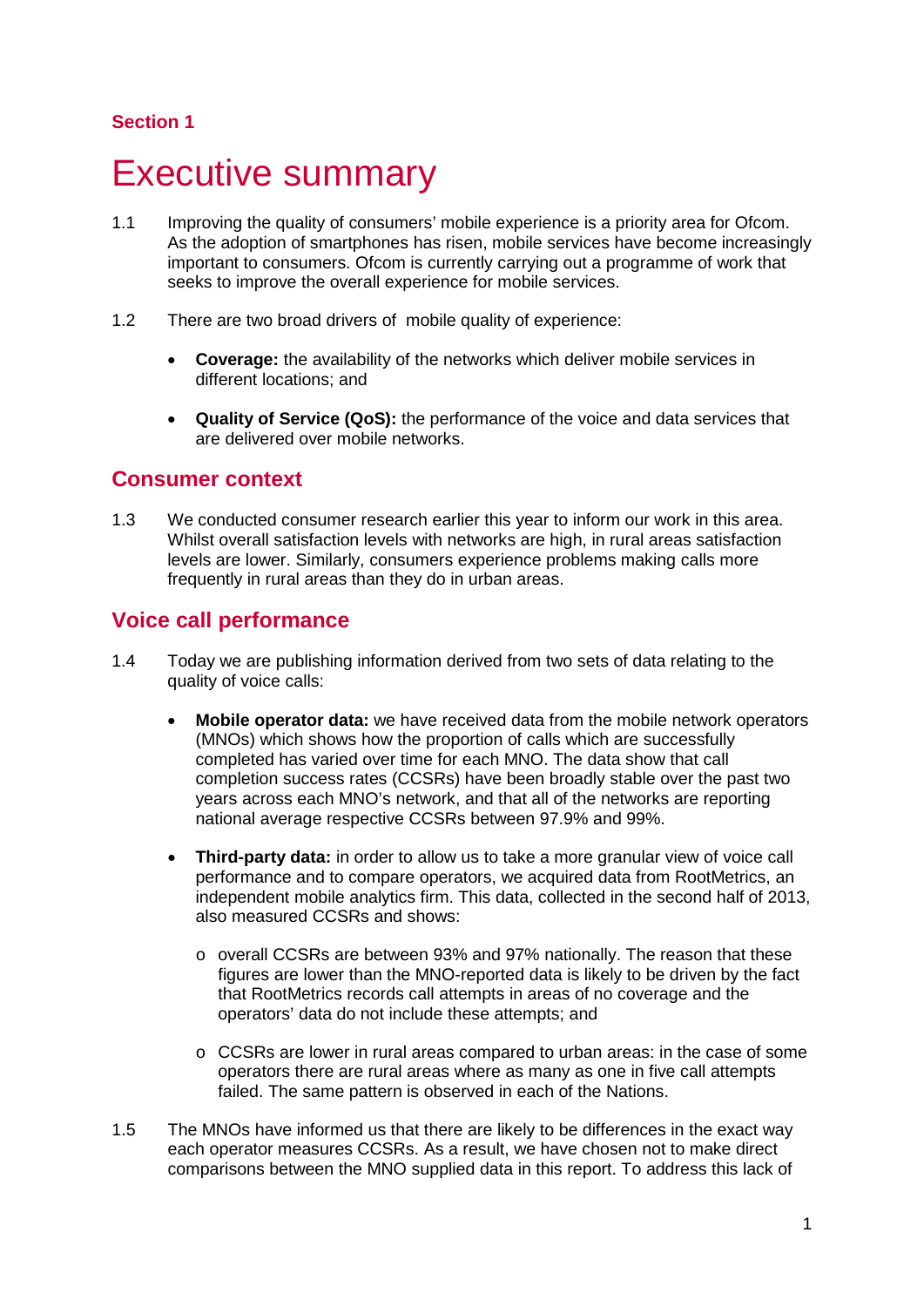comparability, the MNOs have agreed to work with us to develop a common methodology for reporting CCSRs and/or quantify any systematic differences between individual MNO methodologies. We hope to include this comparative data in future reports.

1.6 The performance variations in different parts of the UK identified in this report highlights the need to undertake analysis at a granular level as national averages can mask regional differences.

### **Our other work in this area**

- 1.7 In 2013 Ofcom required Three, O2, Vodafone and EE to ensure that their 3G networks served at least 90% of the population, an increase from the previous obligation of 80%. All the operators have now met this requirement.<sup>[1](#page-4-0)</sup>
- 1.8 Ofcom released radio spectrum in 2013 that has enabled the MNOs to deploy 4G networks. This included spectrum in the 800MHz band which is well suited to providing coverage in rural areas. Under the terms of their spectrum licence one operator, O2, is required to provide indoor, at home 4G coverage to at least 98% of the population by the end of 2017. Based on their public announcements, we expect all the MNOs to achieve similar levels of coverage before the 2017 deadline.
- 1.9 In addition to rolling out 4G networks, the costs of operating some of the existing cell sites are being reduced through greater mast and equipment sharing. These cost efficiencies have the potential to improve network coverage, particularly in the more rural areas. We will continue to monitor developments in this area by gathering coverage data from the MNOs, third parties and by commissioning our own research.
- 1.10 Later this year, we will be publishing a report on 3G and 4G mobile broadband speeds and performance based on measurements undertaken by Ofcom in five UK cities during 2014.
- 1.11 The government is spending £150m on mobile infrastructure to serve premises and a number of main roads which are in mobile 'not-spots', having no mobile coverage at all. We will continue to provide support relating to the planning of this initiative.
- 1.12 We are also supporting a joint Department for Transport/Network Rail initiative to improve coverage on the UK's rail network. We will continue to provide technical advice for this project.
- 1.13 The availability of comparable information on network coverage and quality of voice and data services will help inform public policy, assist consumers in making informed purchasing decisions, promote competition and encourage network investment. With these aims in mind, we will continue to monitor improvements in network coverage and quality and explore how best to make this information more accessible to consumers.

<span id="page-4-0"></span> $1$  <http://media.ofcom.org.uk/2014/01/31/3g-mobile-coverage-requirements-now-met/>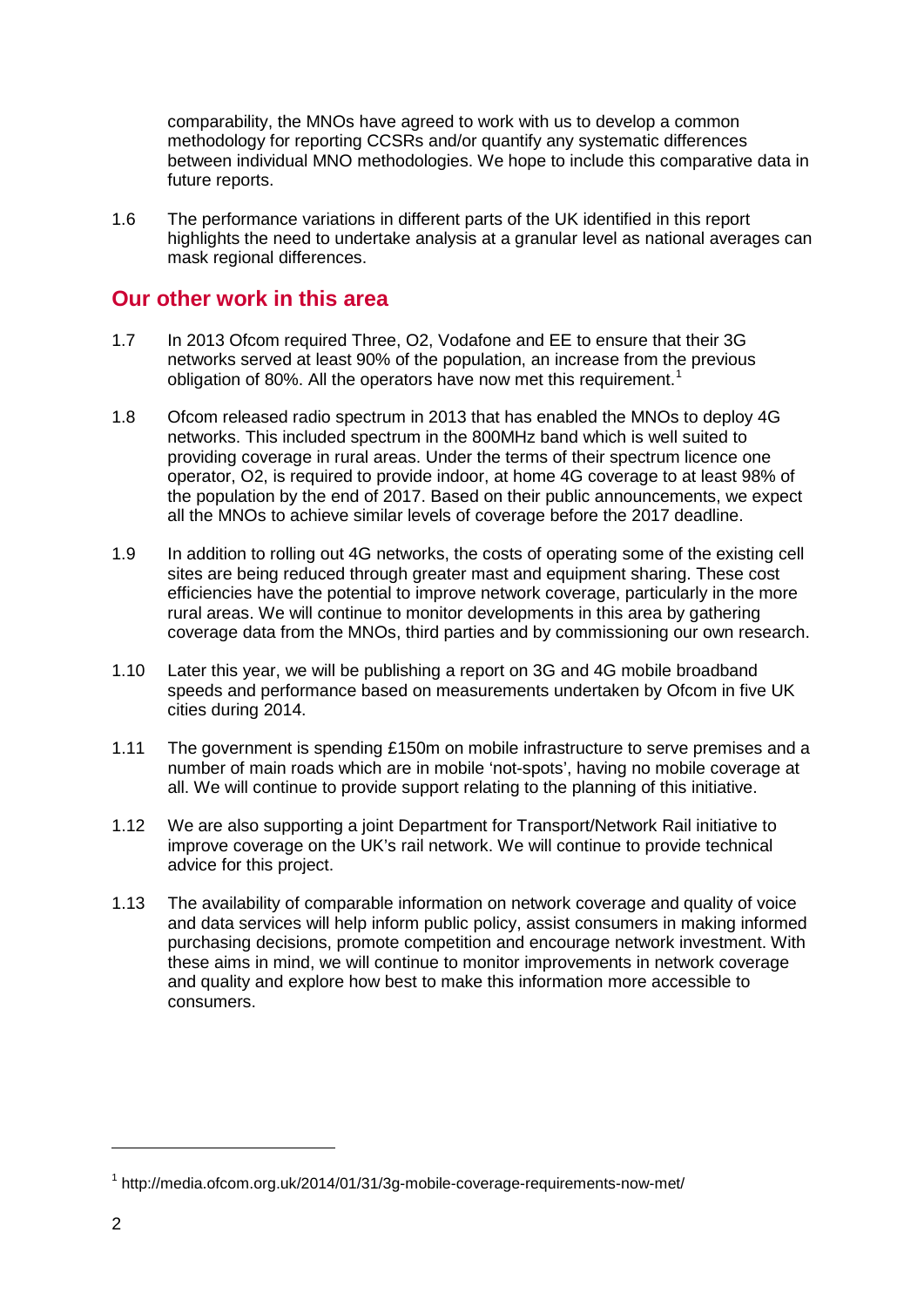# <span id="page-5-0"></span>**Introduction**

2.1 Mobile services are important to consumers as they rely increasingly on mobile devices for a growing range of functions. Mobile devices are used by consumers to communicate from a range of locations, including inside the home, using voice, SMS and data services. Consumers can only derive the most out of their service if it works effectively. We know that this is not always the case, and that some consumers may have a poor experience when it comes to using their mobile services owing to coverage or network-related issues.

## **Mobile Quality of Experience**

- 2.2 We use the term Quality of Experience (QoE) to describe the overall technical performance of mobile services.<sup>[2](#page-5-1)</sup> The primary drivers for QoE are:
	- **Coverage**: the availability of the networks which deliver mobile services in different locations; and
	- **Quality of service (QoS)**: the performance of the voice and data services that are delivered over mobile networks.
- 2.3 While we categorise coverage and QoS separately under QoE, in reality the two are often related. For example, a consumer may experience a dropped call when they move into an area of poor coverage. Mobile coverage is a pre-requisite of achieving an acceptable QoS.
- 2.4 We recognise that some aspects of QoE are not under the full control of the MNO. Choice of handset and exact location of use<sup>[3](#page-5-2)</sup> can be contributing factors. We will be undertaking further work to better understand the role of these external factors on the overall QoE.
- 2.5 This report focusses on the QoE of voice calls made on mobile phones. We plan to publish the results of our research into mobile broadband QoE later in the year.

# **Mobile voice QoE data**

- 2.6 To better understand the current QoE of mobile voice services in the UK, we have gathered data from the MNOs and RootMetrics, a company that specialises in mobile analytics.
- 2.7 In January 2014 Ofcom gathered dropped and blocked call data from O2, EE, Three and Vodafone relating to performance over the past two years to determine how QoS has varied over this period.<sup>[4](#page-5-3)</sup> The aggregated findings are set out in Section 4.

<span id="page-5-1"></span> $2$  For the purposes of this report we have not considered other aspects of the service, such as customer support and billing.

<span id="page-5-2"></span><sup>&</sup>lt;sup>3</sup> Issues can arise regarding the propagation of mobile signals into some buildings or vehicles.

<span id="page-5-3"></span><sup>4</sup> Other common ways to measure the QoE of a voice service is to report on the time it takes for a call to connect or the sound quality during the call.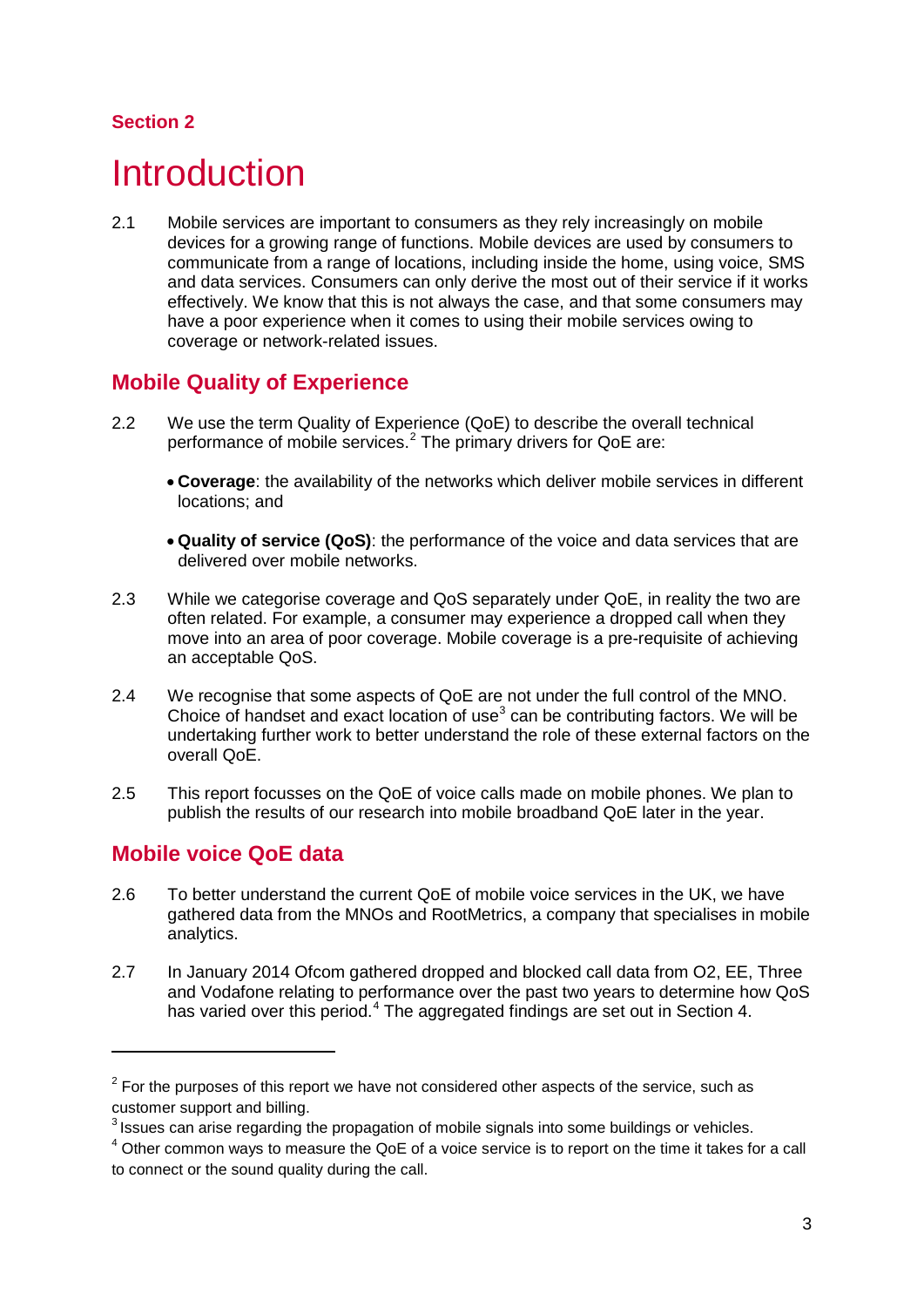- 2.8 From a consumer perspective 'blocked calls' are those call attempts that do not get connected through to the called party. A MNO may block a call if there is insufficient capacity on the network in that locality due to heavy demand. If, once connected, a call terminates unexpectedly then this is termed a 'dropped call'. Dropped calls can occur for a number of reasons including moving into an area with poor or no mobile signal.
- 2.9 In this report we have focussed on blocked and dropped calls, combining them to give an overall view of 'call completion success rate' (CCSR).
- 2.10 The data is collected from the MNO network management systems and represents all calls that are made on the network. However there are some limitations to this data.
	- The MNOs network derived data does not include those call attempts made by users in areas with no coverage. Therefore the reported statistics may tend to under reflect the true number of issues consumers' experience.
	- The data we requested provides a national picture for the MNOs, and therefore does not allow us to analyse regional performance or draw comparisons between rural and urban network performance.
	- The MNO data is informative in showing the trend in each respective MNO's performance over the past two years. However, we cannot make comparisons between operators with confidence due to differences in the way the data is generated from each MNOs network systems.
- 2.11 To address these limitations, we have looked into a third party data source. We have used data from RootMetrics, which produces independent reports on the overall quality of the mobile experience from a consumer's point of view. RootMetrics measures QoE by making test calls using consumer handsets in different parts of the UK and measures how many calls complete successfully.
- 2.12 As well as allowing us to look at performance at a more granular geographic level, the RootMetrics data has the benefit of being measured from the point of view of the user. As such, it reflects the more complete consumer experience which may be affected by factors other than network performance, for example the handset or the how or where it is being used. The RootMetrics measure of CCSR also includes call failures where no coverage is available.
- 2.13 One difference between the RootMetrics approach and that of the MNOs is that RootMetrics data is based on a sampling approach in which the company deploys individual testers conducting tests (call, mobile internet and text) from consumer handsets on the networks. In contrast, the MNO data reflects all calls made by consumers in areas with network coverage. RootMetrics uses statistical analysis to show 95 per cent confidence levels for each metric. Generally, where the confidence interval 'bars' on the charts in this report overlap, there is no statistical difference between the MNOs.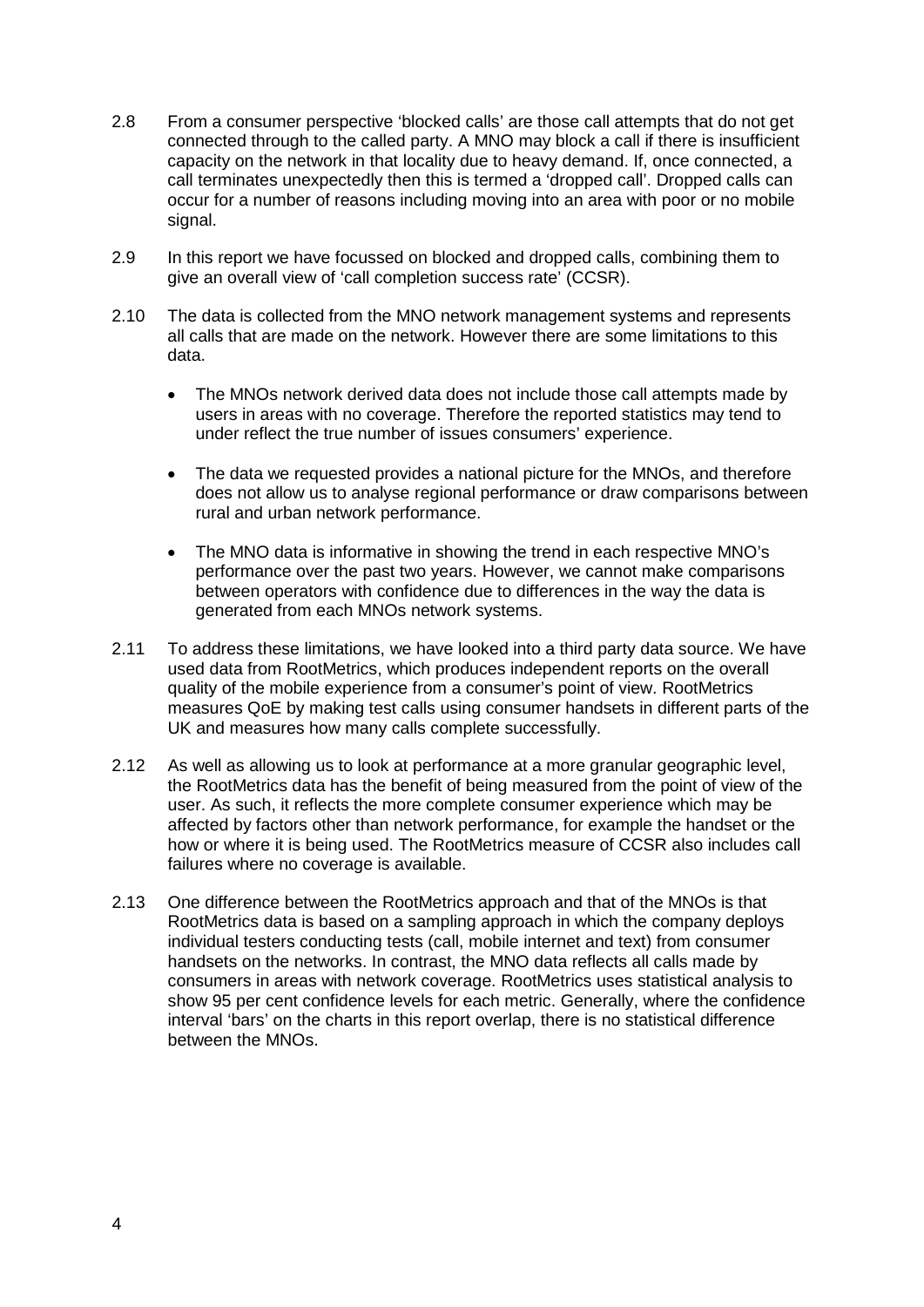# <span id="page-7-0"></span>Consumer context

- 3.1 In March 2014, we commissioned quantitative research to assess the role of mobile network coverage and quality in consumers' experiences and decisions. We will be publishing this research in full in the coming months, but we are including extracts of this research in this document to give context to our work in this area.
- 3.2 Despite an increase in the take-up of smartphones and greater use of data, voice services are still important to consumers. Our research revealed that 99% of mobile phone owners still use their handsets to make phone calls.

## **Satisfaction**

3.3 Levels of overall network satisfaction are high, with the majority (76%) of UK consumers saying that they are 'fairly' or 'very' satisfied with their mobile network. However, as figure 1 demonstrates, the proportion of consumers reporting high levels of satisfaction falls in rural and remote rural areas, with a corresponding increase in the proportion that are neither satisfied or dissatisfied



#### **Figure 1: Overall network satisfaction – UK, urban, rural and remote rural**

*Source: Ipsos MORI, Ofcom Mobile Network Coverage Research, March 2014. Unweighted base: all respondents (n=1,509[5](#page-7-1) ), weighted data. Q21. Overall, how satisfied are you with your network?*

3.4 There are also some noticeable differences when looking at each UK Nation, with consumers in Northern Ireland being more satisfied with their operator (85% reported 'very satisfied' or 'fairly satisfied') than those in the other Nations (82% of consumers in Scotland, 76% in England and 72% in Wales).

<span id="page-7-1"></span> $<sup>5</sup>$  n is the number of respondents to the question</sup>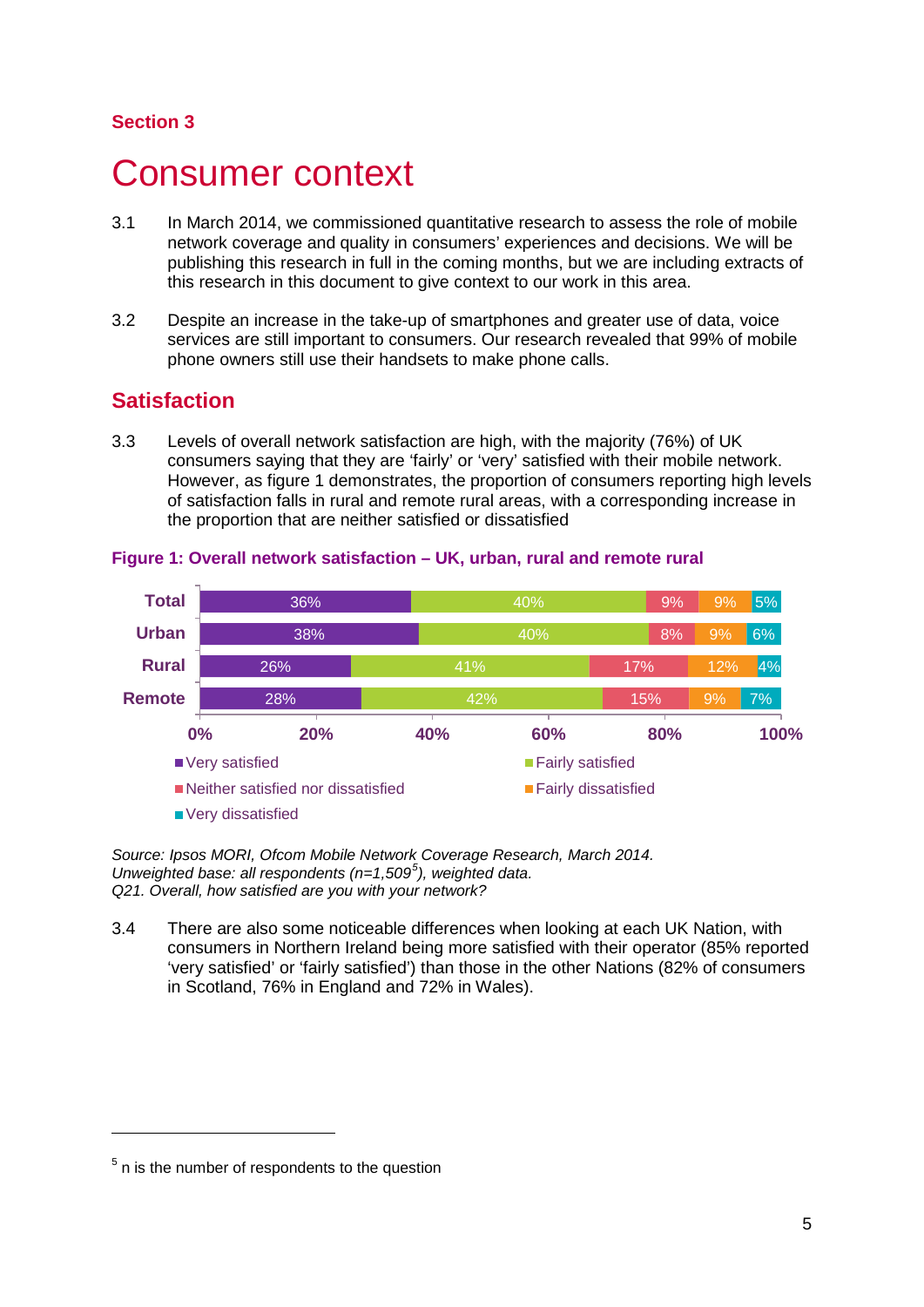**Figure 2: Overall network satisfaction by Nation**



*Source: Ipsos MORI, Ofcom Mobile Network Coverage Research, March 2014. Unweighted base: all respondents (n=1,509), NI (n=194), Scotland (n=216), England (n=877), Wales (n=222), weighted data. Q21. Overall, how satisfied are you with your network?*

3.5 Participants were asked how often they experience particular issues with their mobile service. Thirty per cent of UK consumers experience having no signal or reception at least once per week, and this rises to 43% and 47% in rural and remote rural areas respectively. Furthermore, a lack of signal or reception is a part of daily life for 28% of mobile users in remote rural areas. This is more common than in rural (17% experience it daily) or urban areas (11%).



#### **Figure 3: Frequency of having no signal or reception**

*Source: Ipsos MORI, Ofcom Mobile Network Coverage Research, March 2014. Unweighted base: all respondents (n=1,509), weighted data.*

*Q43 How often, if at all, have you experienced any of the following when using your main mobile phone?*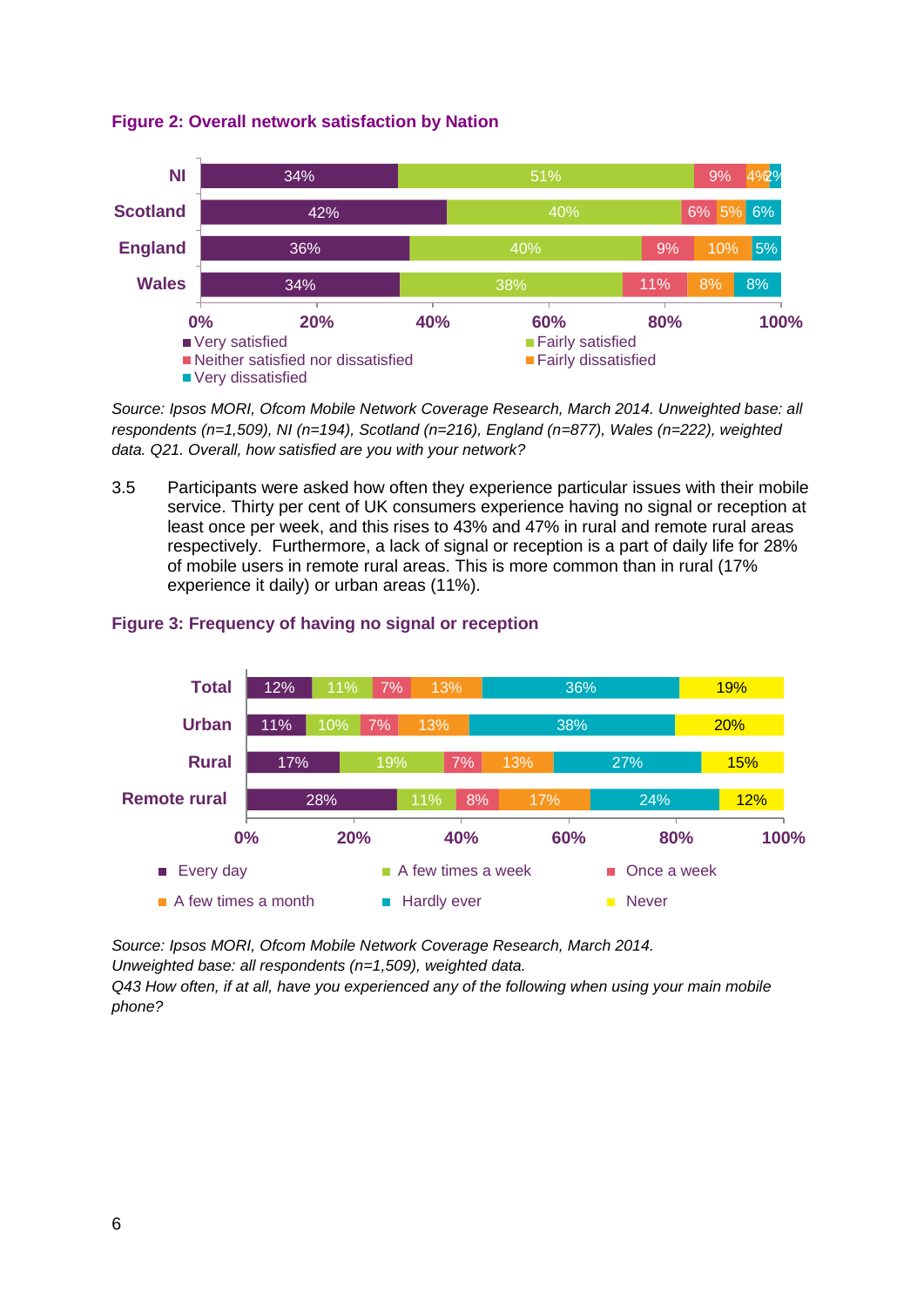- 3.6 Looking specifically at voice services, participants were also asked how frequently they experienced issues such as blocked calls (being unable to make or connect a call even though the phone shows signal) and dropped calls (calls ending unexpectedly). As shown in Figure 4, around a fifth of all UK consumers experience each of these voice issues at least once per week, and again consumers in rural and remote rural locations are more likely to experience these problems compared to urban users. Blocked calls appear to be a particular issue for those in remote rural areas, where over a third of consumers experience this problem at least once per week.
- 3.7 While the survey asked consumers to consider the frequency of experiencing no signal and call blocking separately, it is possible that some of those surveyed were unable to differentiate between them. As such, differences in consumers' experiences of blocked calls (with signal) and experiences of no signal should be treated with some caution.



#### **Figure 4: Frequency of experiencing issues with voice services - UK, urban, rural and remote rural**

*Source: Ipsos MORI, Ofcom Mobile Network Coverage Research, March 2014.* 

*Unweighted base: all respondents (n=1,509), (urban n = 1,033, rural n= 366, remote rural n=110), weighted data.*

*Q43 How often, if at all, have you experienced any of the following when using your main mobile*  phone?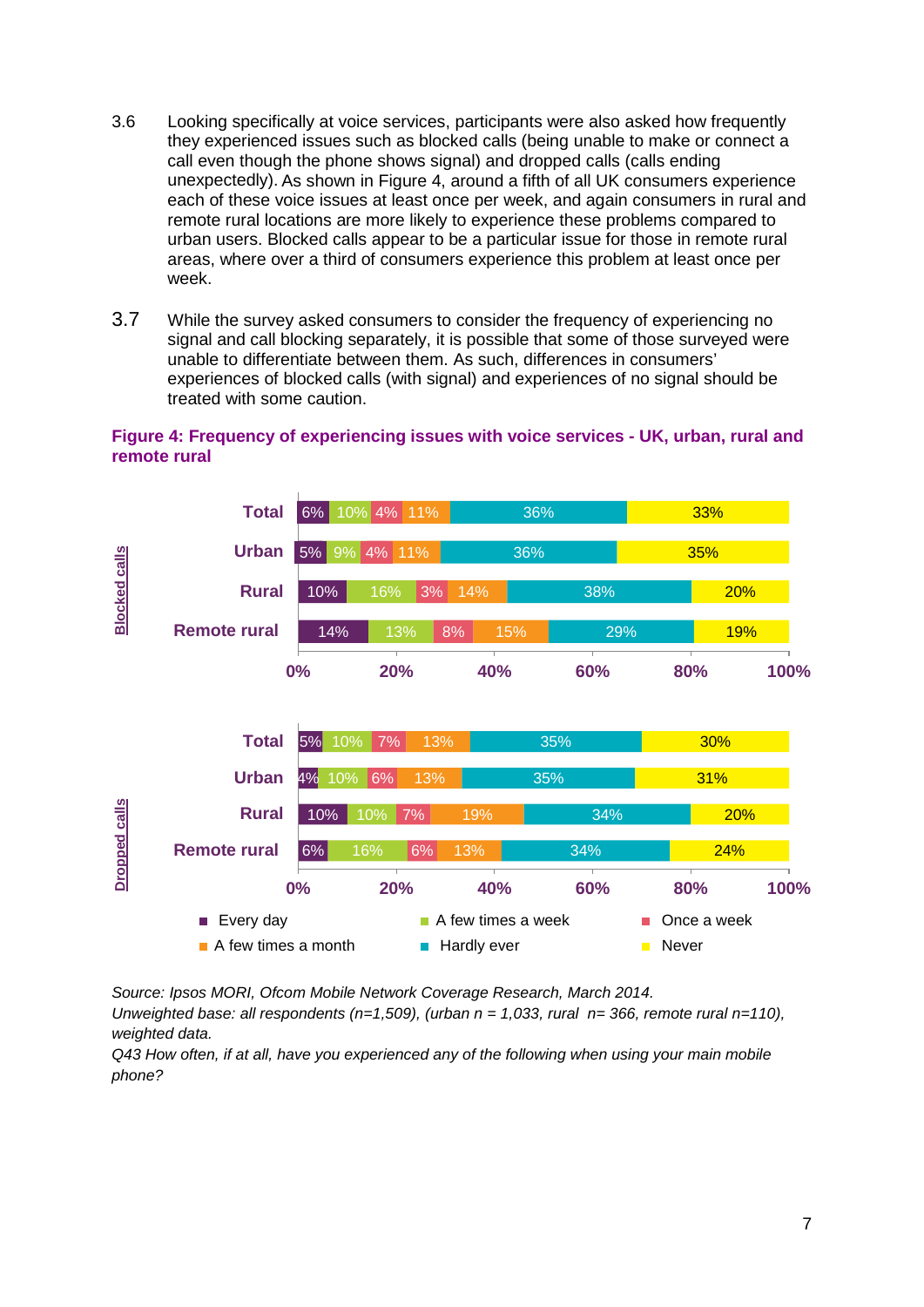# <span id="page-10-0"></span>Call performance data

4.1 To allow us to better understand consumers' experiences of mobile voice services in the UK we have collected data from Mobile Network Operators (MNOs) and RootMetrics.

## **The MNO data**

- 4.2 In December 2013 Ofcom requested data on blocked and dropped call performance from the four major MNOs in the UK (EE, O2, Three and Vodafone). The data was supplied in January 2014. The data period over which data was supplied varied between the operators, ranging from two years to three and a half years.
- 4.3 The data we received was provided in the form of blocked and dropped call rates, which were combined to produce call completion success rates (CCSR). This measure shows the percentage of calls which are not affected by dropped or blocked calls.
- 4.4 The data is derived from the MNO network management systems. During the process of setting up and terminating a call, a number of control messages are sent between the handset and the network. By recording which messages are sent, the MNOs are able to determine whether the call is successful and, when a call fails, at what stage in the call this occurs. The MNOs collect data on every call attempt, and as such the data provides a very complete view of network performance measurements.
- 4.5 While the layman's definition of a blocked and dropped call may be relatively straight forward, the exact way in which the MNOs define the metrics does vary. The MNOs have informed us that even achieving consistency of measurement across their own network can be complicated when different equipment vendors are used in different areas. For this reason we do not believe that we can reliably compare the data provided by each operator and have therefore anonymised and aggregated the MNO data presented in this report. However, the MNOs have agreed to work with Ofcom to develop a methodology to allow comparisons to be made. We hope to include these comparisons in future reports.
- 4.6 In addition to the issues of comparability, the data provided by the MNOs is gathered from their network infrastructure and management systems. It therefore measures connectivity from the networks' point of view and does not account for call attempts from subscribers who are outside of network coverage. As such, if the network is unavailable due to a network outage or limited coverage, call attempts by a subscriber would not necessarily be picked up by the network and might not appear in the data. As a result, the figures reported by the MNOs are likely to underestimate the number of failed call attempts experienced by consumers.
- 4.7 Despite its limitations, the network derived data supplied by the MNOs provides a useful overview of the performance of their networks, particularly in establishing a time series.
- 4.8 The maximum performance reported for a single month by any MNO was 98.9% in April 2013. One MNO reported a success rate of just 94.2% for a single month in the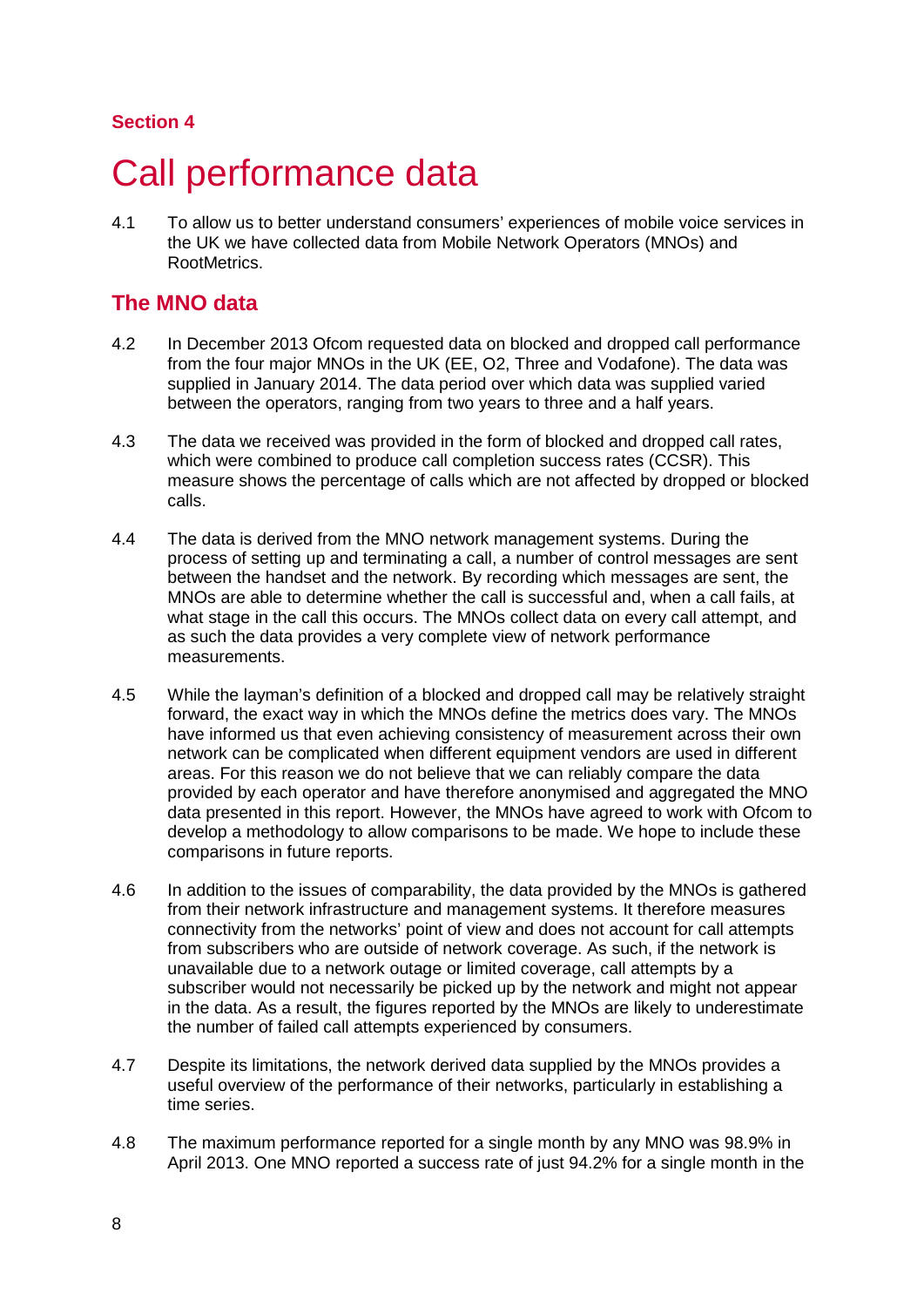summer of 2012. However, other than this one off incident which was associated with a network fault, the lowest reported success rate was 97.7%.

- 4.9 Looking across the whole reporting period, the average of the monthly CCSRs reported by the individual operators ranged from 97.9% to 98.6%.
- 4.10 The data does not indicate any long term degradation in call performance. One MNO did report a period of slightly reduced performance in the Summer of 2013, but this was resolved by the end of the year. Another MNO reported steady improvements, with call failures reducing by around 0.5% percentage points over a three and a half year period.
- 4.11 The MNO data provides an overall view of performance across the UK. However, we know from our consumer research that QoE is perceived to be a bigger problem in more rural areas, and that this could be masked by the UK averages. We have therefore considered alternative data sources to better understand the variations in CCSRs across the UK.

## **Data from RootMetrics**

- 4.12 To help understand the experience of mobile voice services in different parts of the UK and to allow comparative performance to be assessed, Ofcom sought alternative data sources.
- 4.13 RootMetrics published a report in March 2014 which compared network performance across the UK, based on data it had collected in the second half of 2013. Following publication of this report, Ofcom approached RootMetrics to gain access to its CCSR results.
- 4.14 The RootMetrics methodology involves measuring network performance in a variety of locations across the UK by testing from the consumer's point of view, using handsets as opposed to measuring from the network's perspective.<sup>[6](#page-11-0)</sup>
- 4.15 The RootMetrics methodology has some advantages over the MNO supplied data:
	- the same tests are run on all networks, meaning results are comparable between the MNOs;
	- the methodology identifies call failures that result from a lack of coverage; and
	- test calls are placed to the same fixed number. This means that the destination network is not a variable (as is the case with the MNO data) which enhances the reliability of the data for use in operator comparisons.
- 4.16 While there are benefits, the RootMetrics methodology has some limitations when compared to the MNO data:
	- The RootMetrics methodology is designed to measure mobile performance as experienced by the consumer. Calls are placed at locations indoors and outdoors and when driving. However, the mix of call locations and use cases may not be representative of the behaviour of real consumers on each network and

<span id="page-11-0"></span><sup>&</sup>lt;sup>6</sup> Refer to RootMetrics website for more detail about RootMetrics' methodology: <http://www.rootmetrics.com/uk/methodology>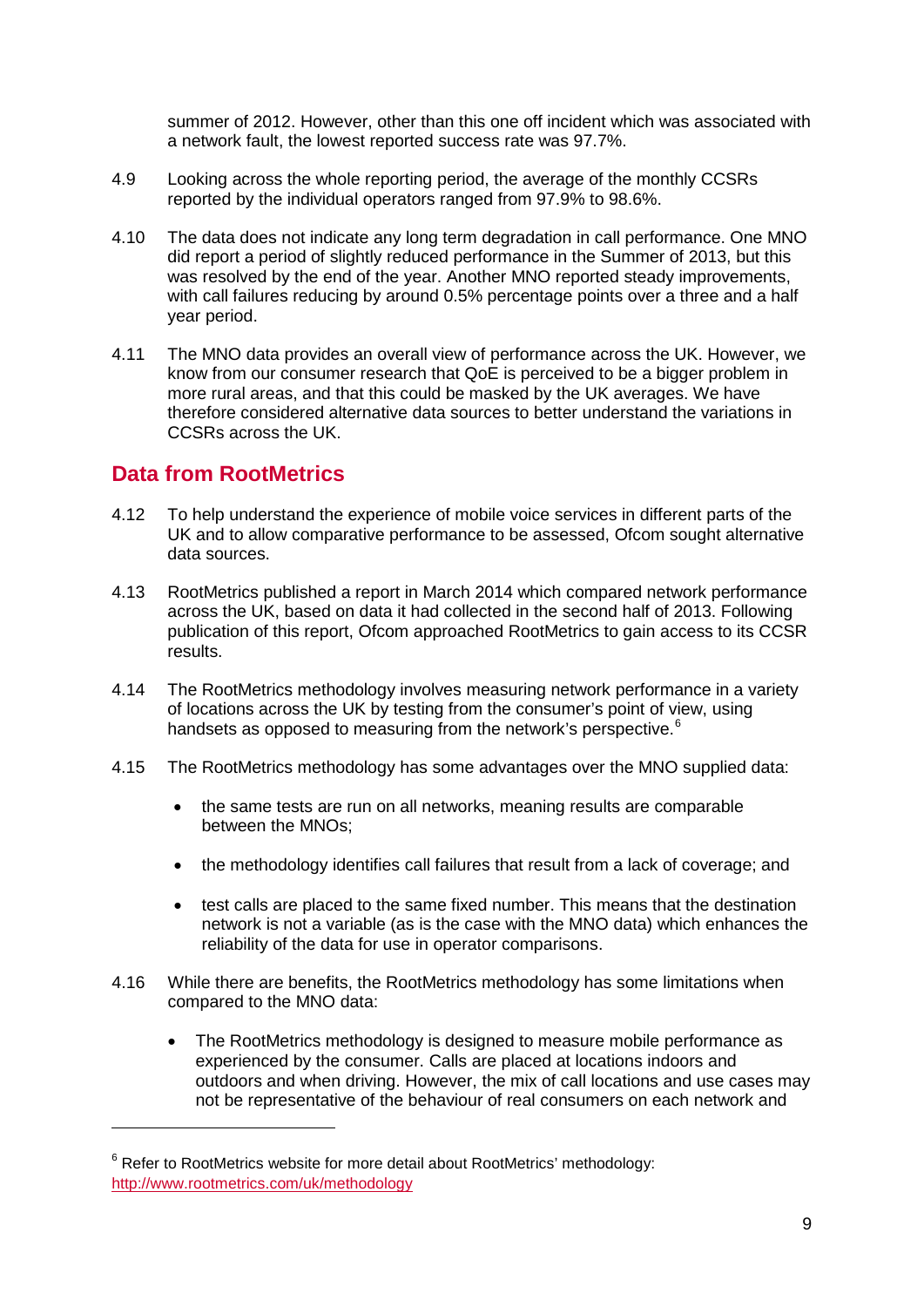calls attempts may be made in areas where a MNO may not claim to have coverage.

- RootMetrics does not currently report on the success rate of incoming calls (all test calls are outbound). The MNO data reflects both inbound and outbound calls.
- RootMetrics uses a statistical sampling approach to determine where, and how many, test samples it performs. This means that the data is a statistical representation of the consumer experience and is subject to the accuracy associated with statistical sampling. This accuracy is shown in the charts below – the ranges indicated on each bar show the 95% confidence range for the measurements, i.e. there is a 95% probability the actual value associated with each metric lies within the range shown. Generally, where confidence intervals overlap then the difference between metrics is not statistically significant and no conclusions can be drawn on relative performance.
- 4.17 In the study, RootMetrics measured the percentage of calls which complete successfully (CCSR) for both rural and urban locations within the four UK nations. Details of how RootMetrics categorise urban and rural are provided in Annex 3. Some tests were conducted on stretches of roads which fall outside the rural and urban categorisations. These 'other' measurements have been included in the overall nation / country category in the charts below but are not presented separately.
- 4.18 The RootMetrics data for the UK as a whole (Figure 9) shows lower CCSRs than the data provided by the MNOs. The RootMetrics estimates range from 93% for Vodafone to 97% for EE, whereas the monthly CCSRs reported by the MNOs for the UK were typically 97.7% or above across the reporting period. In part this is likely to reflect the impact of RootMetrics ability to identify call failures due to lack of coverage. The MNOs are unable to record these call attempts on their network systems, although they have informed us that they do gather data on coverage gaps by undertaking their own measurement campaigns and monitoring feedback from consumers.



#### **Figure 9: RootMetrics 2G & 3G CCSR data for UK**

 $\blacksquare$  UK  $\blacksquare$  Rural  $\blacksquare$  Urban

*Source: RootMetrics second half of 2013*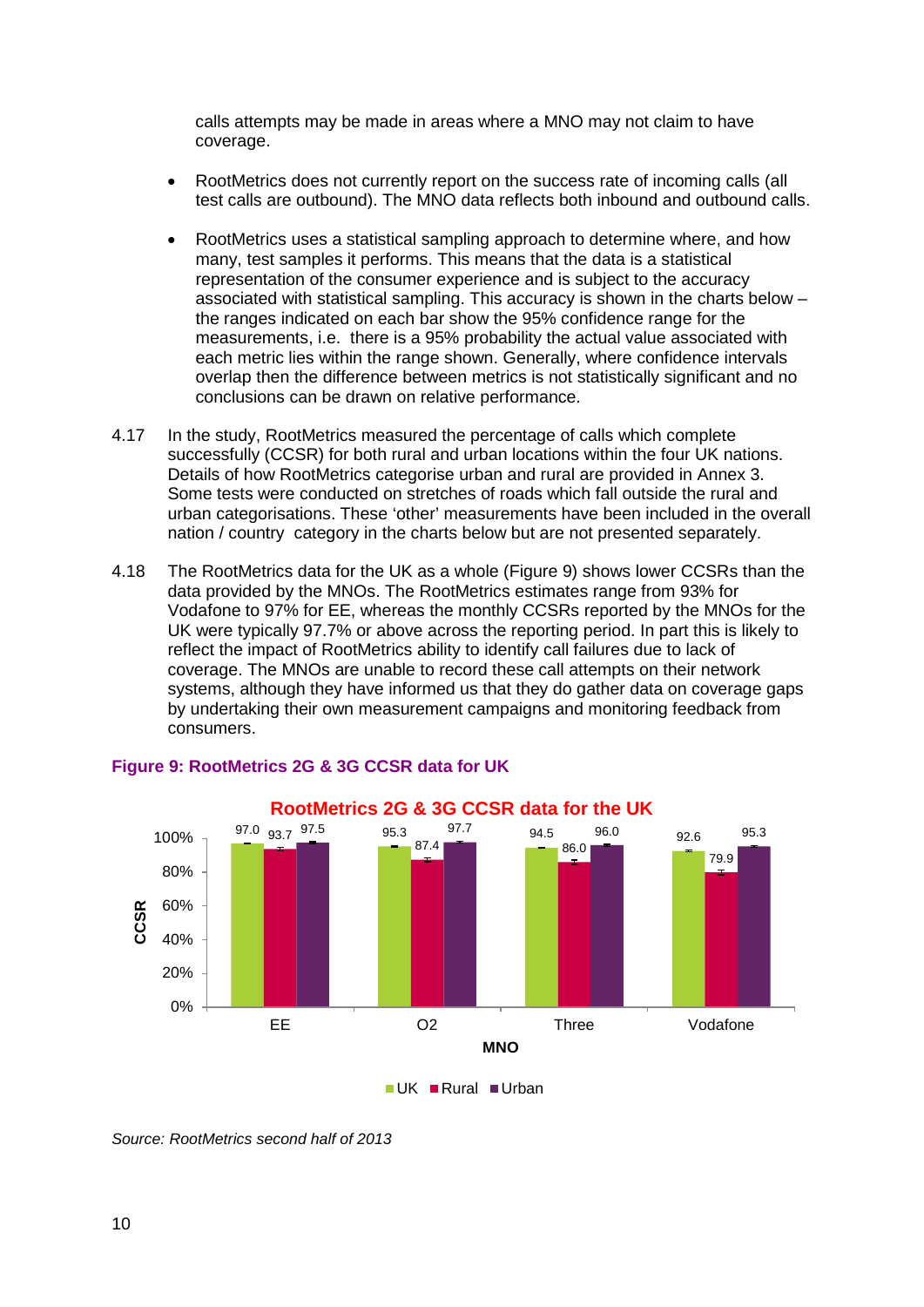4.19 Figures 10, 11, 12 and 13 show the performance of the MNOs in each of the UK nations. The data highlights some significant variations in rural and urban areas and between operators.



#### **Figure 10: RootMetrics 2G & 3G CCSR data for England**

■ England ■ Rural ■ Urban

*Source: RootMetrics second half of 2013*



#### **Figure 11: RootMetrics 2G & 3G CCSR data for Scotland**

*Source: RootMetrics second half of 2013*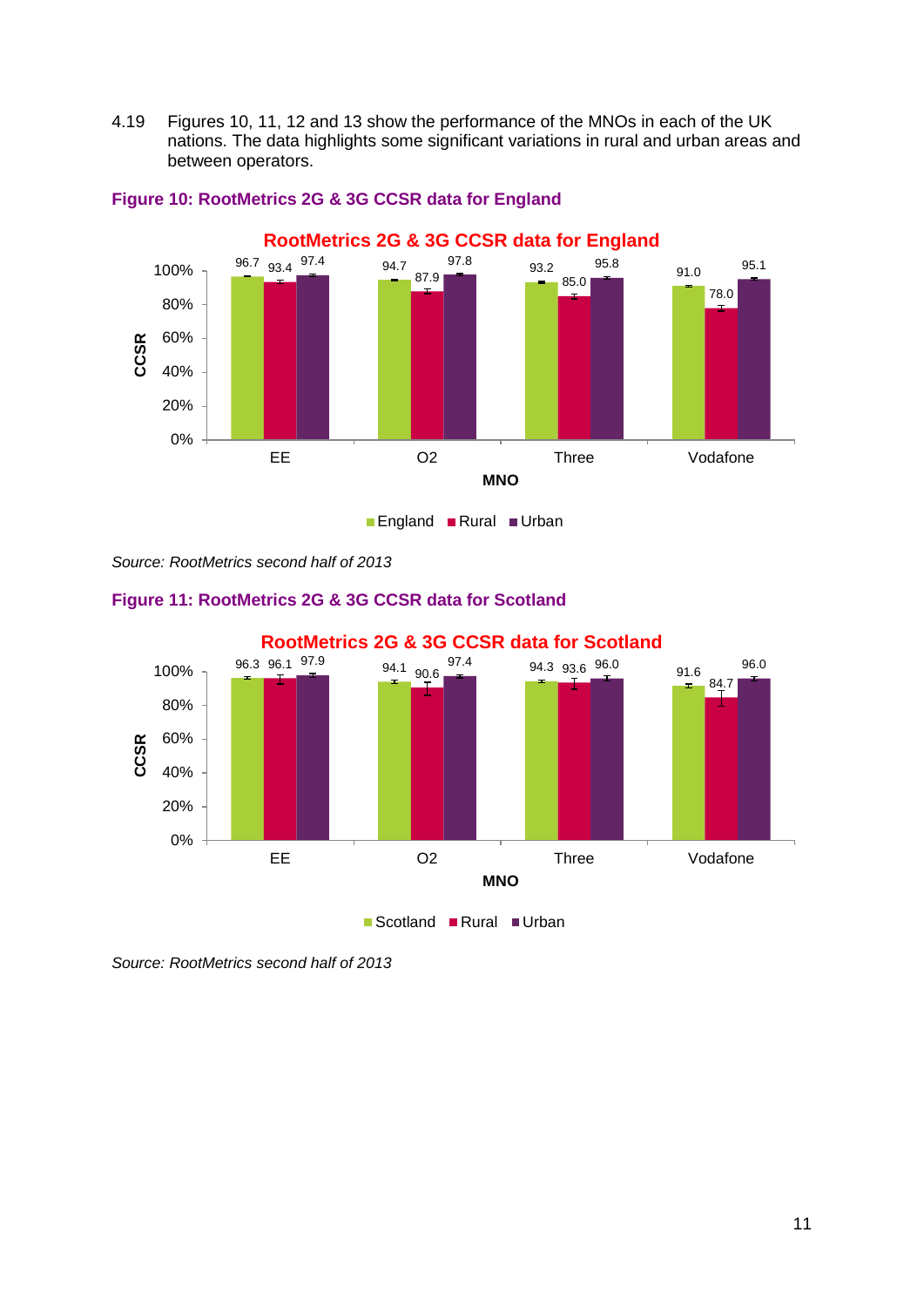

### **Figure 12: RootMetrics 2G & 3G CCSR data for Wales**

*Source: RootMetrics second half of 2013*

#### **Figure 13: RootMetrics 2G & 3G CCSR data for Northern Ireland**



*Source: RootMetrics second half of 2013*

- 4.20 The RootMetrics data appears to support our own consumer research which shows that consumers in more rural areas are experiencing more problems making calls.
- 4.21 It is notable that all the operators perform at their best in Northern Ireland. This is the nation that our consumer research identified as having the highest overall levels of satisfaction with the mobile networks.
- 4.22 There is lower performance from Vodafone in rural England and O2 in rural Wales, with over one in five call attempts failing.
- 4.23 The RootMetrics and the MNO data highlights the importance of measuring CCSR at a more granular level than the UK as a whole; the need to differentiate between rural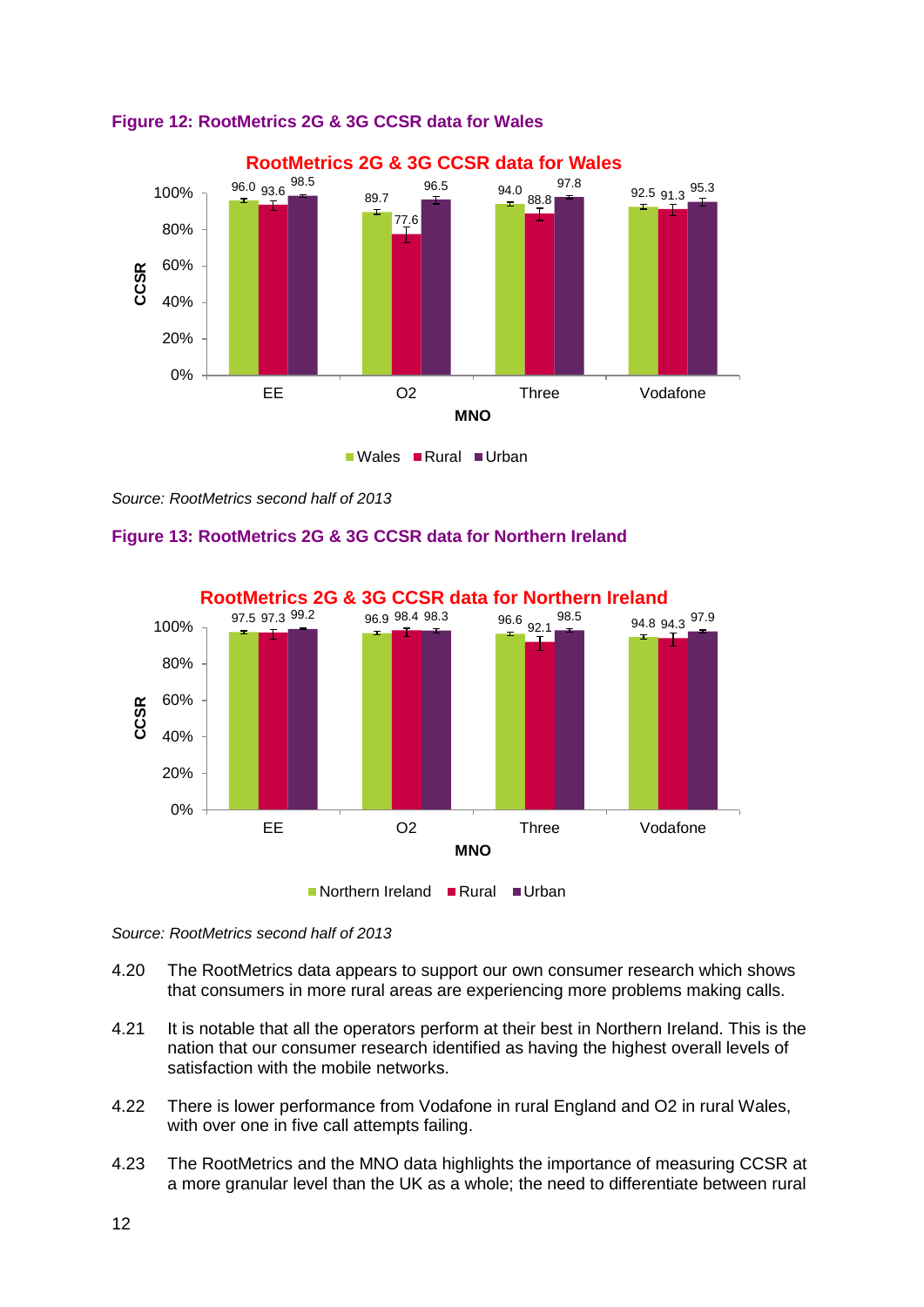and urban areas; and the need to consider MNOs' network coverage, as well as their own network derived CCSR statistics, when considering overall mobile voice experience.

- 4.24 Some of the MNOs requested clarification about certain aspects of the RootMetrics methodology. RootMetrics provided written responses. In summary, RootMetrics explained that:
	- **Device Choice:** Tests were performed using the Samsung Galaxy S® III for EE, Vodafone and Three, and the Sony Xperia™ Z for O2. Prior to conducting field testing, RootMetrics conducted its own internal testing to select the best phone model commercially available from each operator, to characterise operators' networks from a consumer experience. It selected the handsets directly from operator stores, and tested them across a range of services (voice, text, data) used in different use cases (indoor, outdoor and while driving) and in multiple geographic locations.
	- **Scale of testing:** Testing was conducted on 114 different days. Over 35,000 km of roads and motorways in, around, and between large cites and small villages were driven and tested. Tests were also performed in more than 1,000 different indoor locations. In all, more than 28,000 calls were placed on each MNO's network.
	- **Device positioning:** The operator-specific test devices were mounted in a portfolio case, such that they were evenly distributed and unlikely to results in any significant impact on radio performance. Mobile networks and devices are specifically built and regulated to minimise both the production of "electromagnetic noise", as well as the effects of this from other sources. RootMetrics' investigations have never identified a significant impact on network performance due to device positioning, and they do not expect to find any.
	- **Sample weighting:** The numbers of test calls made in different parts of the UK are weighted to ensure the final results are reflective of population distributions. Due to the larger number of sample points available for the UK as a whole, different weightings are applied when creating the UK metrics compared to the individual nations. As a result direct comparisons cannot be made between the results for individual nations and the UK as a whole.<sup>[7](#page-15-0)</sup>

## **Other data sources**

- 4.25 We are not currently aware of any other available data source that has been collected independently of the MNOs which provides a sufficiently accurate picture of voice call success for each nation and in rural and urban areas.
- 4.26 One MNO did share data collected by a drive test company that it commissioned as part of its ongoing work to benchmark its service against the other MNOs. This data, which was primarily collected in urban locations during November 2013, indicated CCSRs ranging between 94.9% and 95.8% across the MNOs and the relative

<span id="page-15-0"></span> $<sup>7</sup>$  This is a recognised practice in statistical analysis. Ofcom uses a similar approach in its regular</sup> reports on fixed broadband speeds.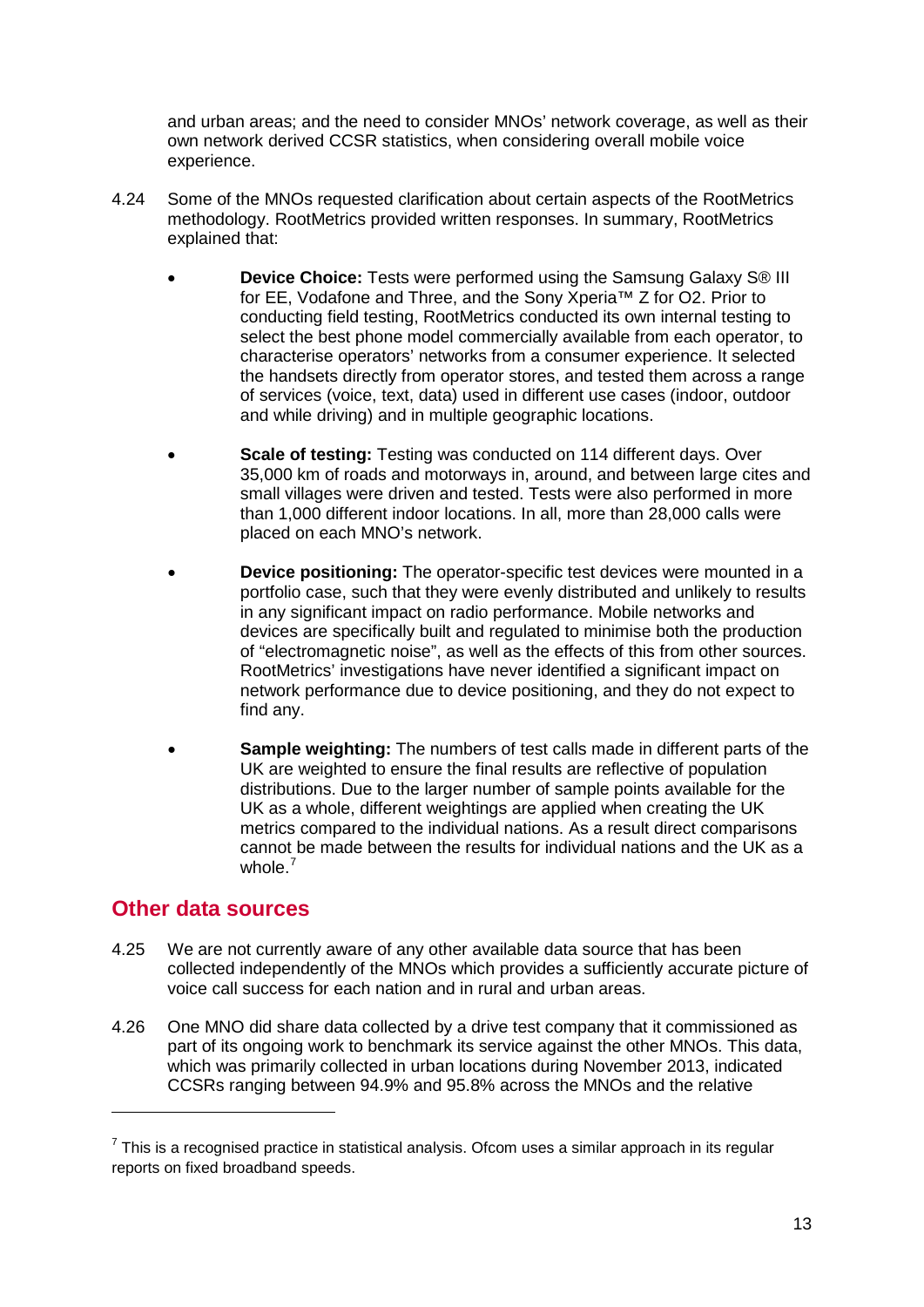ranking of the MNOs in these tests differed from those reported by RootMetrics for urban areas of the UK. However, direct comparisons cannot be made between the two data sources because the MNO commissioned tests were not designed to be representative of all urban areas in the UK and no 95% confidence intervals were provided. It was therefore not possible to draw any conclusions on the significance of the differences measured between the MNOs.

4.27 Our experience of measuring fixed and mobile broadband in the past has shown us that there is rarely a single, definitive way of measuring the performance of telecoms services. In future, we will continue to draw on the best available data sources as part of our monitoring of network coverage and performance.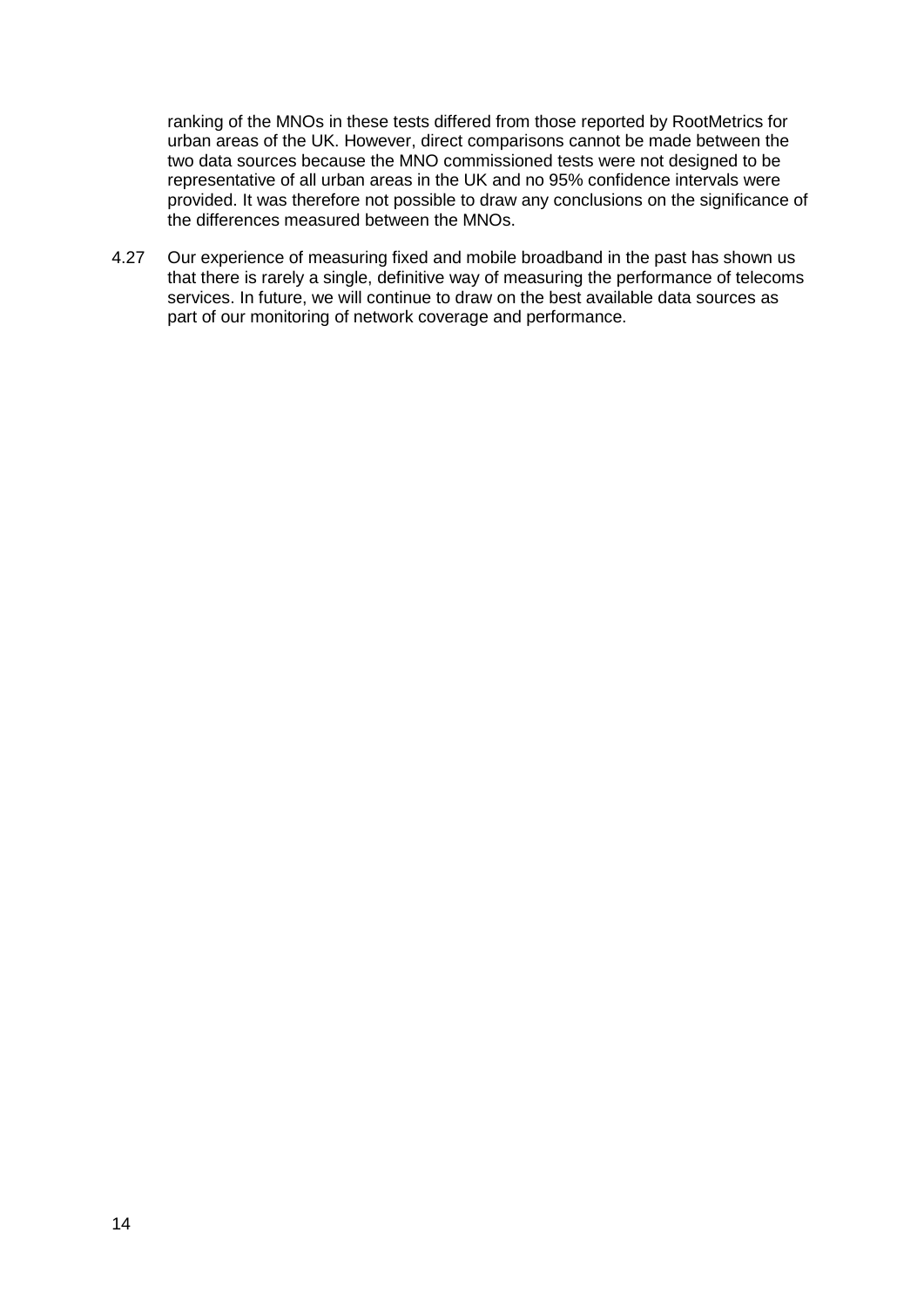# <span id="page-17-0"></span>5 Future work in this area

- 5.1 The data presented in this report highlights the complexity of accurately measuring mobile QoE. We are currently engaged in a range of work which will help improve the information available in this area:
	- we will work with the MNOs to develop a common methodology for measuring CCSR across the networks to allow comparisons to be made with a view to publication. If a single, common methodology cannot be found we will endeavour to quantify the size of systematic differences between MNOs' individual methodologies;
	- in relation to 3G and 4G mobile broadband, this autumn, Ofcom will publish results of field measurement made in five UK cities. This report will highlight how the performance of 4G networks compares to 3G networks; and
	- we will continue to work with the MNOs and third parties to improve the information available to consumers on mobile voice and data QoE. We will continue to draw on the best available data, whether supplied by the MNOs, third parties or research commissioned directly by Ofcom.
- 5.2 In addition to the improvements in information provided to consumers, we will also continue to support the improvement of mobile coverage through a number of initiatives:
	- ensuring the fulfilment of the 4G coverage obligation which will provide 4G indoor coverage to at least 98% of the UK by 2017. This obligation only applies to O2 but the other mobile operators have publicly stated they intend on delivering similar levels of coverage;
	- the government is spending £150m on mobile infrastructure to serve premises and a number of main roads which are in mobile 'not-spots', having no mobile coverage at all. We will continue to provide support relating to the planning of this initiative; and
	- we are also supporting a joint Department for Transport/Network Rail initiative to improve coverage on the UK's rail network. We will continue to provide technical advice for this project.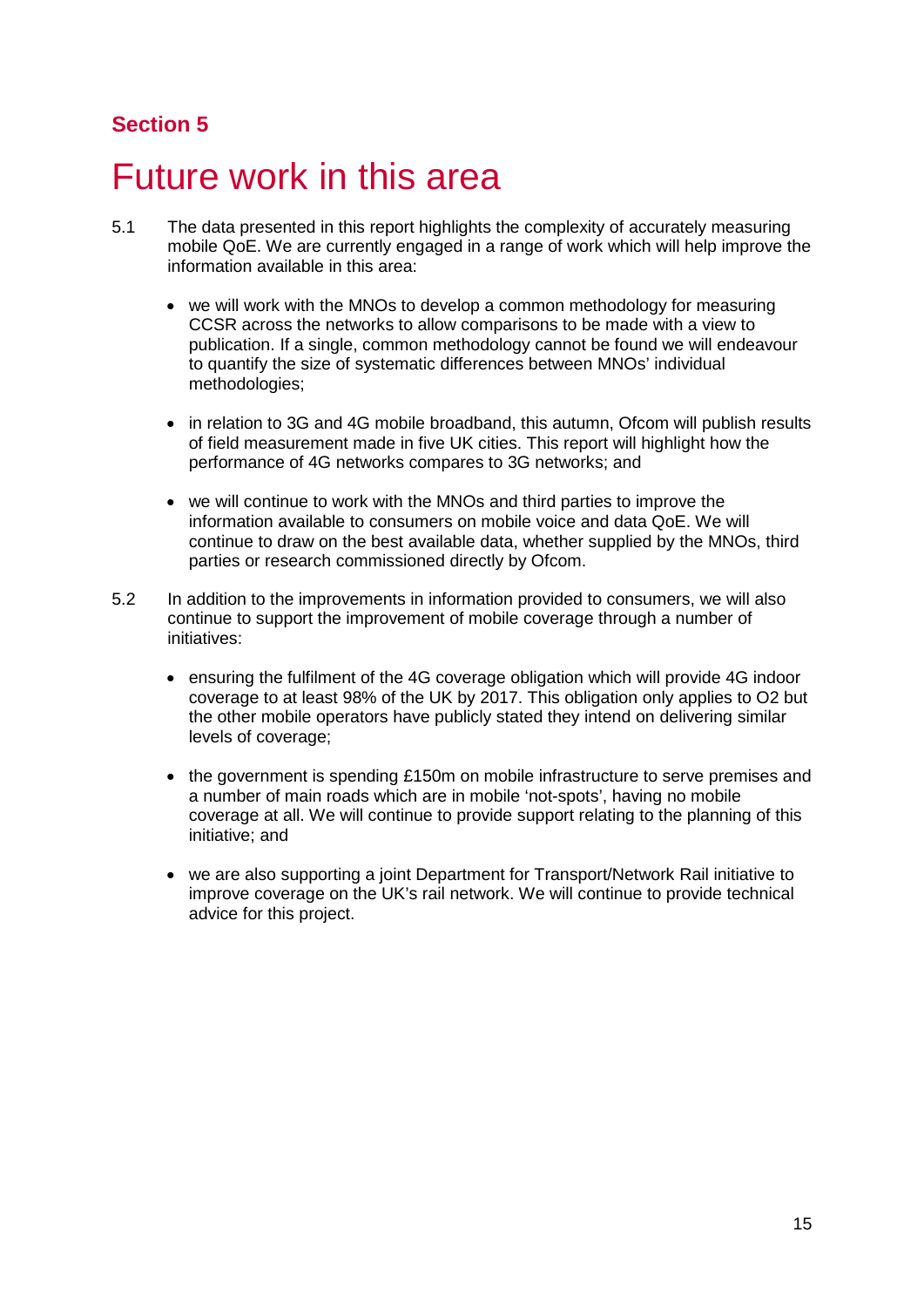## **Annex 1**

# <span id="page-18-0"></span>RootMetrics data in tabular format

# **Data for UK**

| <b>MNO</b>      | Area      | <b>CCSR</b> | Lower bound | <b>Upper bound</b> |
|-----------------|-----------|-------------|-------------|--------------------|
| <b>EE</b>       | <b>UK</b> | 97.0%       | 96.7%       | 97.2%              |
| <b>EE</b>       | Rural     | 93.7%       | 92.8%       | 94.6%              |
| EE.             | Urban     | 97.5%       | 96.9%       | 98.0%              |
| <b>O2</b>       | <b>UK</b> | 95.3%       | 95.0%       | 95.7%              |
| <b>O2</b>       | Rural     | 87.4%       | 86.3%       | 88.6%              |
| <b>O2</b>       | Urban     | 97.7%       | 97.2%       | 98.1%              |
| <b>Three</b>    | <b>UK</b> | 94.5%       | 94.2%       | 94.9%              |
| <b>Three</b>    | Rural     | 86.0%       | 84.7%       | 87.2%              |
| <b>Three</b>    | Urban     | 96.0%       | 95.3%       | 96.6%              |
| <b>Vodafone</b> | UK        | 92.6%       | 92.1%       | 93.0%              |
| Vodafone        | Rural     | 79.9%       | 78.5%       | 81.4%              |
| <b>Vodafone</b> | Urban     | 95.3%       | 94.6%       | 95.9%              |

# **Data for England**

| <b>MNO</b>   | Area    | <b>CCSR</b> | Lower bound | <b>Upper bound</b> |
|--------------|---------|-------------|-------------|--------------------|
| <b>EE</b>    | England | 96.7%       | 96.3%       | 97.0%              |
| <b>EE</b>    | Rural   | 93.4%       | 92.3%       | 94.4%              |
| EE.          | Urban   | 97.4%       | 96.7%       | 98.0%              |
| <b>O2</b>    | England | 94.7%       | 94.2%       | 95.1%              |
| <b>O2</b>    | Rural   | 87.9%       | 86.5%       | 89.2%              |
| <b>O2</b>    | Urban   | 97.8%       | 97.2%       | 98.3%              |
| <b>Three</b> | England | 93.2%       | 92.7%       | 93.7%              |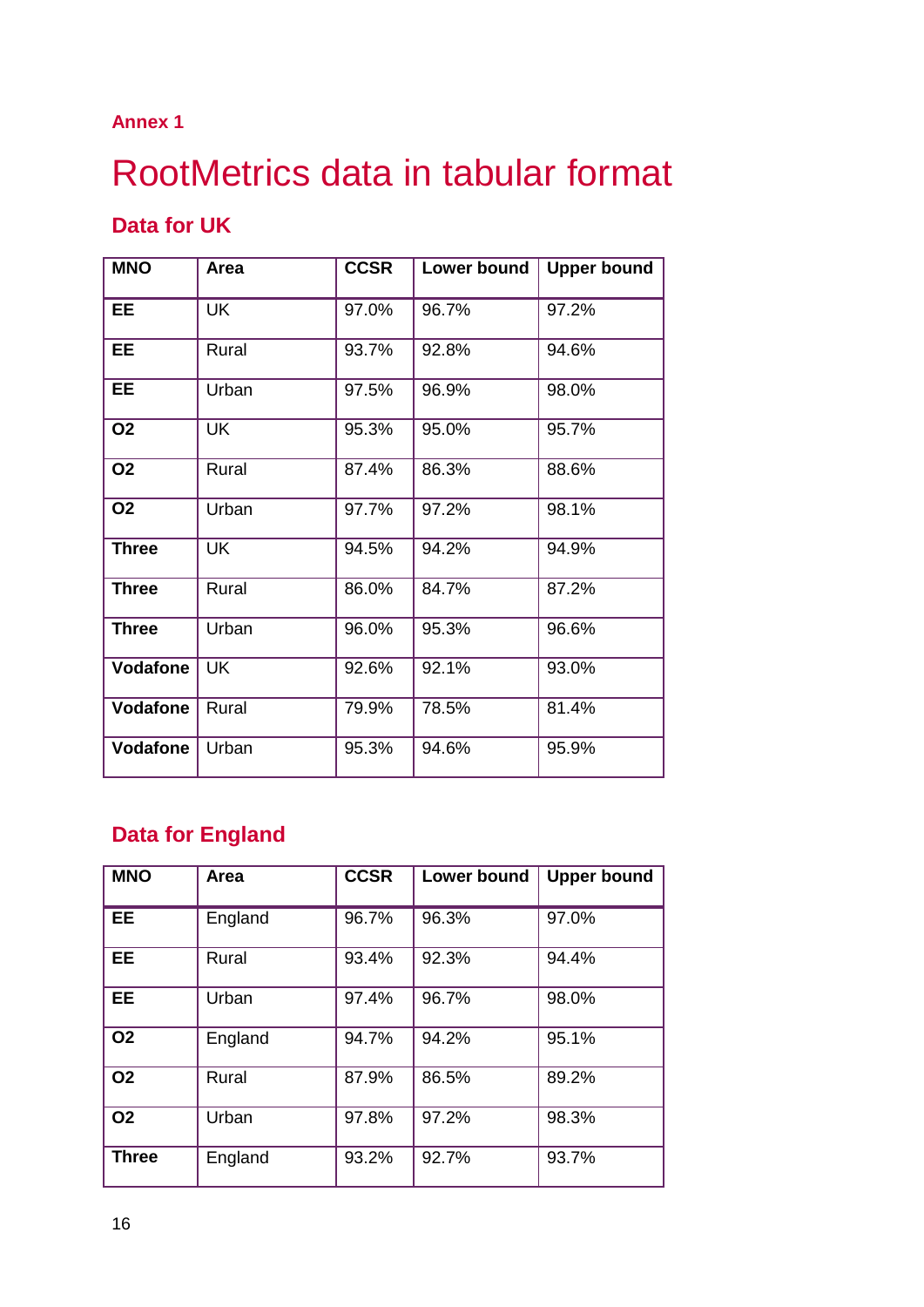| <b>Three</b> | Rural   | 85.0% | 83.5% | 86.4% |
|--------------|---------|-------|-------|-------|
| <b>Three</b> | Urban   | 95.8% | 95.1% | 96.6% |
| Vodafone     | England | 91.0% | 90.4% | 91.6% |
| Vodafone     | Rural   | 78.0% | 76.3% | 79.7% |
| Vodafone     | Urban   | 95.1% | 94.3% | 95.9% |

# **Data for Northern Ireland**

| <b>MNO</b>      | Area             | <b>CCSR</b> | Lower bound | <b>Upper bound</b> |
|-----------------|------------------|-------------|-------------|--------------------|
| <b>EE</b>       | Northern Ireland | 97.5%       | 96.6%       | 98.3%              |
| <b>EE</b>       | Rural            | 97.3%       | 93.8%       | 99.0%              |
| <b>EE</b>       | Urban            | 99.2%       | 98.7%       | 99.6%              |
| <b>O2</b>       | Northern Ireland | 96.9%       | 96.0%       | 97.8%              |
| <b>O2</b>       | Rural            | 98.4%       | 95.2%       | 99.7%              |
| <b>O2</b>       | Urban            | 98.3%       | 97.0%       | 99.2%              |
| <b>Three</b>    | Northern Ireland | 96.6%       | 95.5%       | 97.6%              |
| <b>Three</b>    | Rural            | 92.1%       | 87.4%       | 95.3%              |
| <b>Three</b>    | Urban            | 98.5%       | 97.5%       | 99.3%              |
| <b>Vodafone</b> | Northern Ireland | 94.8%       | 93.5%       | 96.0%              |
| Vodafone        | Rural            | 94.3%       | 90.0%       | 96.9%              |
| Vodafone        | Urban            | 97.9%       | 97.2%       | 98.6%              |

# **Data for Scotland**

| <b>MNO</b> | Area     | <b>CCSR</b> | Lower bound | <b>Upper bound</b> |
|------------|----------|-------------|-------------|--------------------|
| <b>EE</b>  | Scotland | 96.3%       | 95.5%       | 97.0%              |
| <b>EE</b>  | Rural    | 96.1%       | 92.7%       | 98.1%              |
| <b>EE</b>  | Urban    | 97.9%       | 96.7%       | 99.0%              |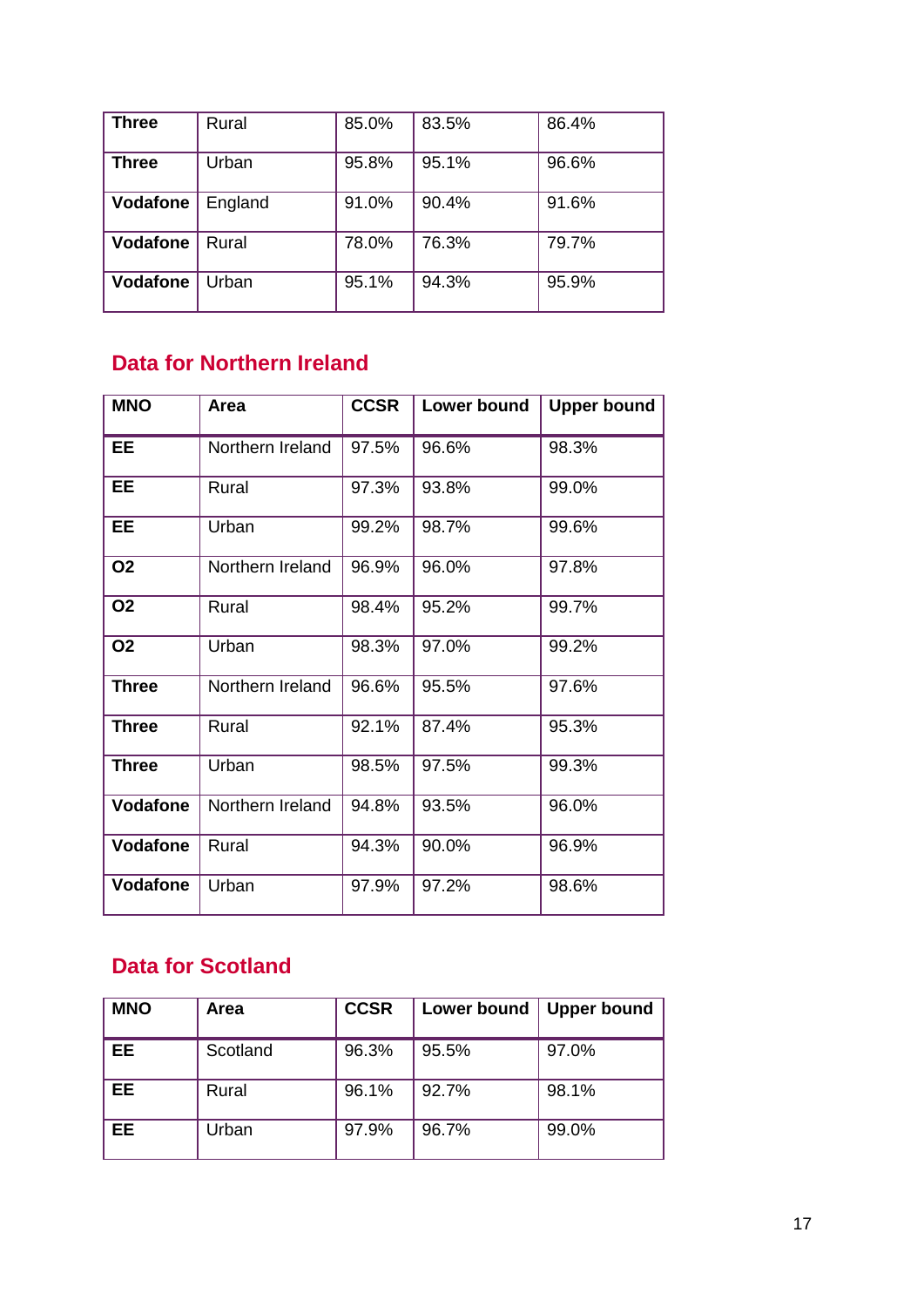| <b>O2</b>       | Scotland | 94.1% | 93.1% | 95.1% |
|-----------------|----------|-------|-------|-------|
| <b>O2</b>       | Rural    | 90.6% | 86.1% | 93.7% |
| <b>O2</b>       | Urban    | 97.4% | 96.3% | 98.3% |
| <b>Three</b>    | Scotland | 94.3% | 93.4% | 95.3% |
| <b>Three</b>    | Rural    | 93.6% | 89.7% | 96.2% |
| <b>Three</b>    | Urban    | 96.0% | 94.2% | 97.5% |
| <b>Vodafone</b> | Scotland | 91.6% | 90.3% | 92.7% |
| <b>Vodafone</b> | Rural    | 84.7% | 79.6% | 88.8% |
| <b>Vodafone</b> | Urban    | 96.0% | 94.4% | 97.2% |

# **Data for Wales**

| <b>MNO</b>      | Area  | <b>CCSR</b> | <b>Lower bound</b> | <b>Upper bound</b> |
|-----------------|-------|-------------|--------------------|--------------------|
| EE.             | Wales | 96.0%       | 95.0%              | 97.0               |
| <b>EE</b>       | Rural | 93.6%       | 90.4%              | 95.8%              |
| EE.             | Urban | 98.5%       | 97.8%              | 99.1%              |
| <b>O2</b>       | Wales | 89.7%       | 88.3%              | 91.1%              |
| <b>O2</b>       | Rural | 77.6%       | 73.0%              | 81.7%              |
| <b>O2</b>       | Urban | 96.5%       | 94.1%              | 98.1%              |
| <b>Three</b>    | Wales | 94.0%       | 92.8%              | 95.1%              |
| <b>Three</b>    | Rural | 88.8%       | 85.0%              | 91.7%              |
| <b>Three</b>    | Urban | 97.8%       | 97.1%              | 98.5%              |
| <b>Vodafone</b> | Wales | 92.5%       | 93.7%              | 91.3%              |
| <b>Vodafone</b> | Rural | 91.3%       | 87.8%              | 93.9%              |
| Vodafone        | Urban | 95.3%       | 93.0%              | 97.1%              |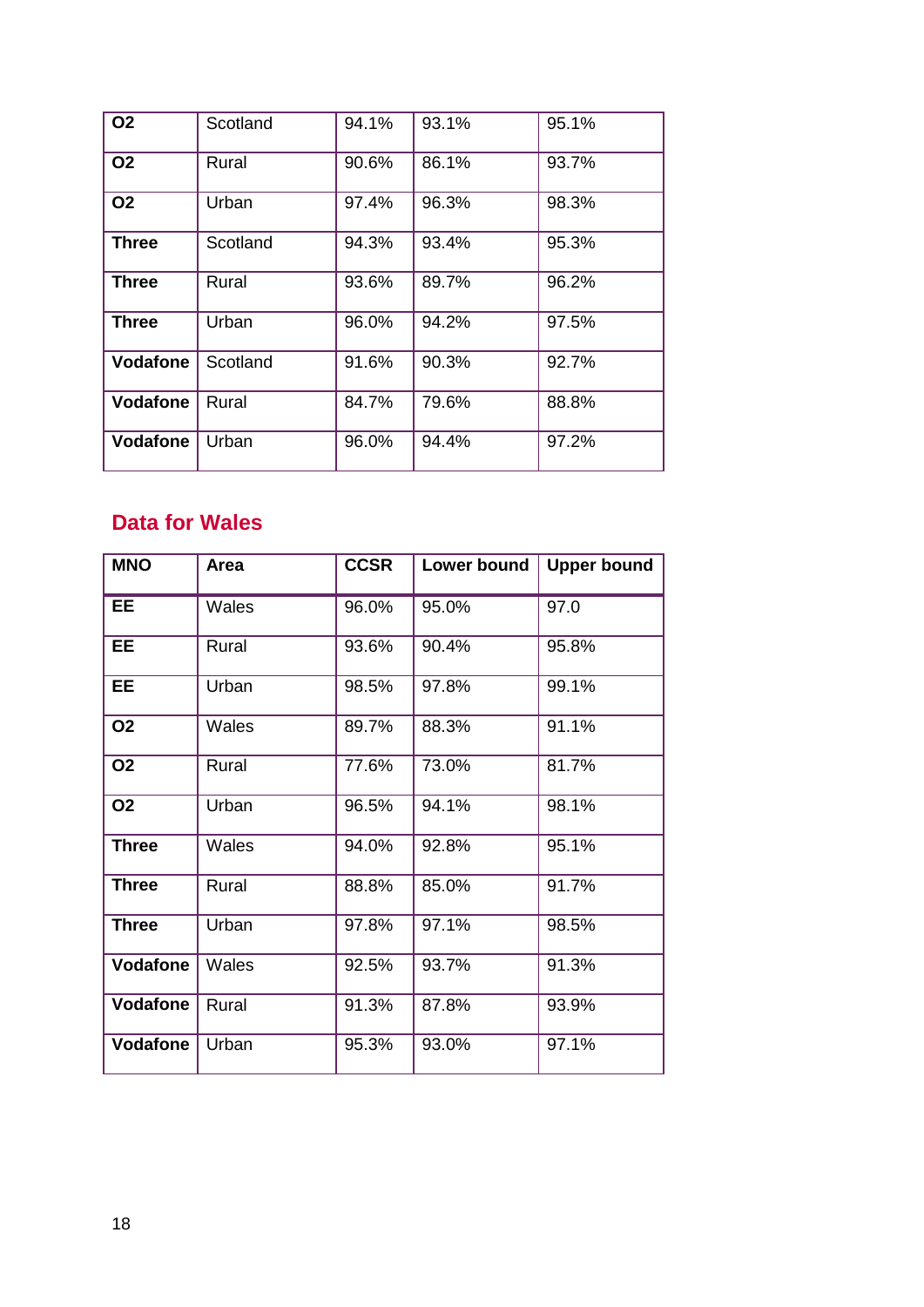## **Annex 2**

-

# <span id="page-21-0"></span>**Glossary**

**2G** Second generation of mobile telephony systems. Uses digital transmission to support voice, low-speed data communications, and short messaging services.

**3G** Third generation of mobile systems. Provides high-speed data transmission and supports multimedia applications such as full-motion video, video-conferencing and internet access, alongside conventional voice services.

**4G** The fourth generation of mobile phone mobile communication technology standards, which provides faster mobile data speeds than the 3G standards that it succeeds.

**Blocked calls** Call attempts that do not get connected through to the called party. When reported by the MNOs, call attempts made in areas of no coverage are not recorded.

**Call completion success rates (CCSRs)** Blocked and dropped calls combined to give a figure which is the percentage of calls which are successfully completed i.e. connect and do not end unexpectedly.

**Coverage** The availability of the networks which deliver mobile services.

**Dropped calls** Connected calls which terminate unexpectedly.

**MNO** (Mobile Network Operator) a provider which owns a cellular mobile network.

**Quality of Experience (QoE):** the overall technical performance of mobile services. [8](#page-21-1)

**Quality of Service (QoS):** the performance of the voice and data services that are delivered over mobile networks.

<span id="page-21-1"></span> $8$  For the purposes of this report we have not considered other aspects of the service, such as customer support and billing.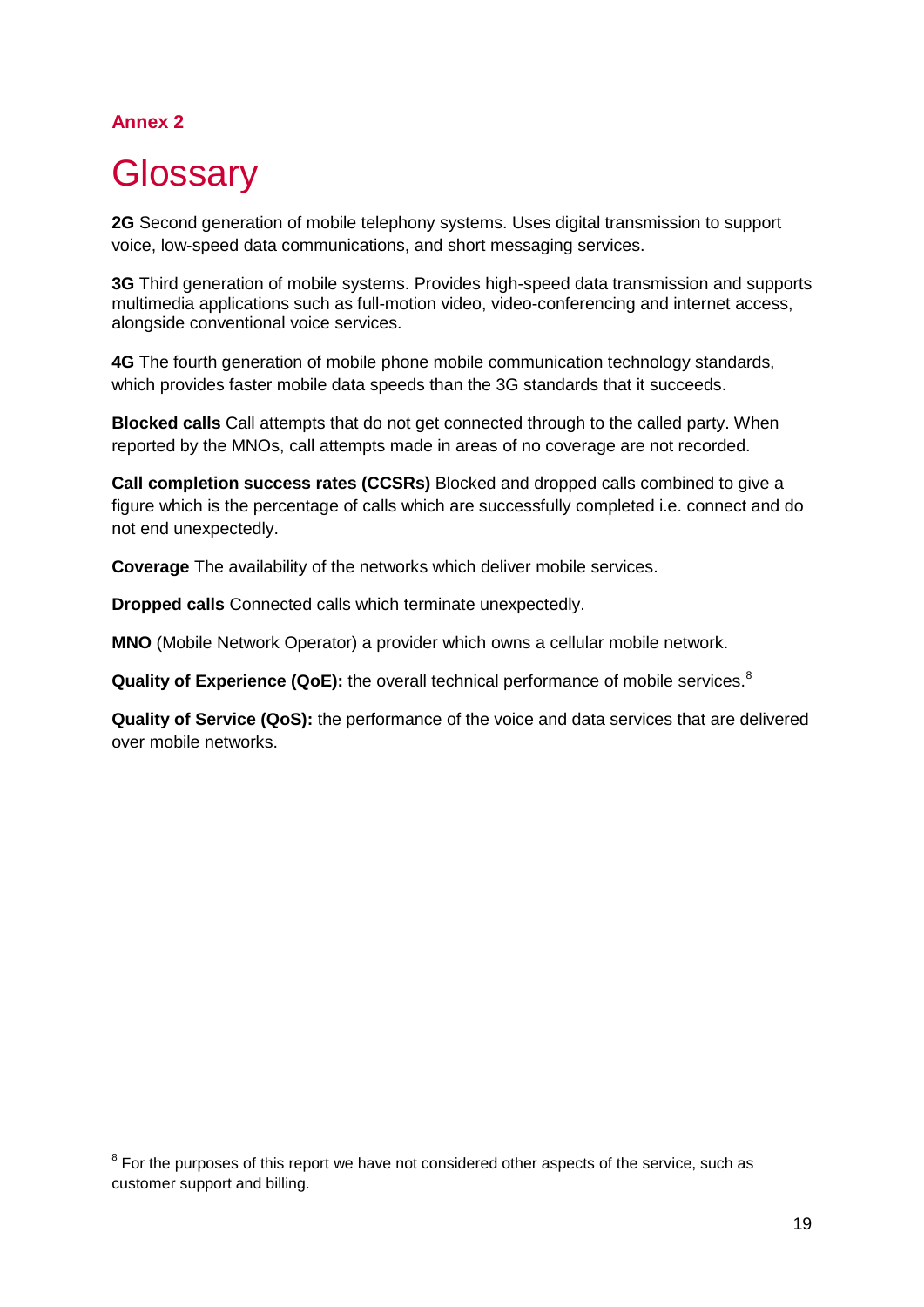### **Annex 3**

# <span id="page-22-0"></span>Definitions of "Urban" and "Rural"

## **Definitions used for the consumer research presented in section 3**

**Rural** Sampling points defined as villages with populations between 500 and 2,000 and areas that have populations less than 500 (hamlets, open countryside and town fringes) and no more than 10 miles from a large urban areas.

**Remote Rural** Sampling points defined as villages with populations between 500 and 2,000 and areas that have populations less than 500 (hamlets and open countryside) and are more than 10 miles from a large urban areas.

**Urban** Sampling points defined as:

- Large cities that have populations greater than 500,000 (London, Birmingham, Glasgow and Manchester);
- Smaller cities or large towns that have populations between 100,000 and 500,000 (e.g. Reading, Bolton, York, Edinburgh, or Wolverhampton);
- Medium towns that have populations between 15,000 and 100,000 (e.g. Rochdale, Worthing, or Antrim in Northern Ireland);
- Small towns that have populations between 2,000 and 15,000 and are no more than 10 miles from one of the large urban areas defined above (e.g. Cobham, Selsey or Bodmin); and
- Small towns that have populations between 2,000 and 15,000 and are more than 10 miles from one of the large areas defined in the groups above (e.g. Southwold in Suffolk, Whitby in North Yorkshire and Minehead in Somerset). Towns in this group are mainly isolated urban centres for remote rural areas.

## **Definitions used for by RootMetrics**

| <b>Rural</b> | <b>England and Wales</b>                                                                                       |
|--------------|----------------------------------------------------------------------------------------------------------------|
|              | Built-up Areas with population $\leq$ 10,000                                                                   |
|              | Source: https://www.gov.uk/government/collections/rural-urban-definition                                       |
|              | Northern Ireland                                                                                               |
|              | Settlements with population < 4500 and outside the Belfast or Derry<br>Urban Areas                             |
|              | Source: http://www.nisra.gov.uk/archive/geography/digital_products/urban<br>rual classifications/ur report.pdf |
|              | <b>Scotland</b>                                                                                                |